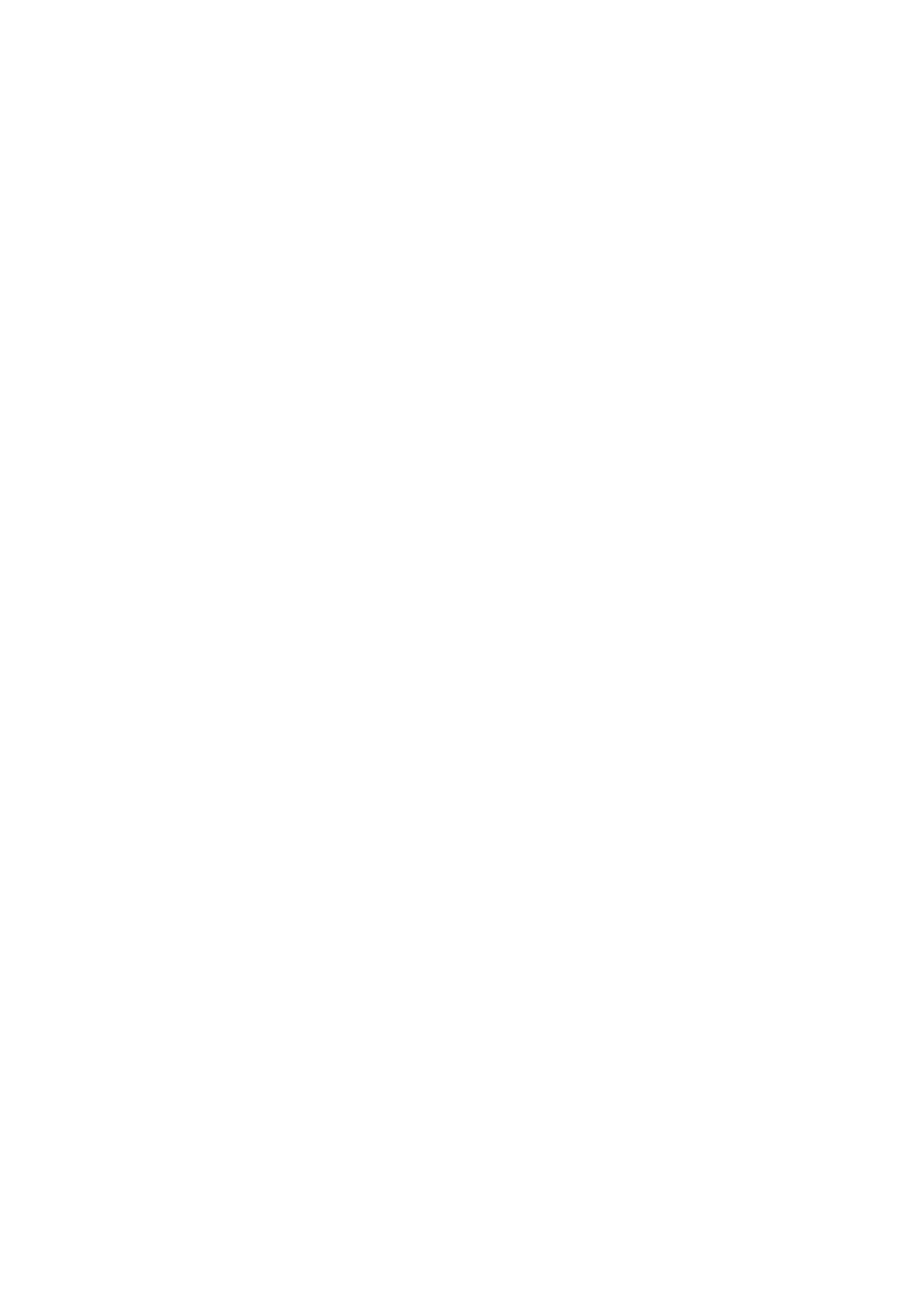

## House of Commons

Business, Innovation and Skills **Committee** 

# **The UK steel industry: Government response to the crisis**

## **First Report of Session 2015–16**

*Report, together with formal minutes relating to the report*

*Ordered by the House of Commons to be printed 14 December 2015*

> **HC 546** Published on 21 December 2015 by authority of the House of Commons London: The Stationery Office Limited £0.00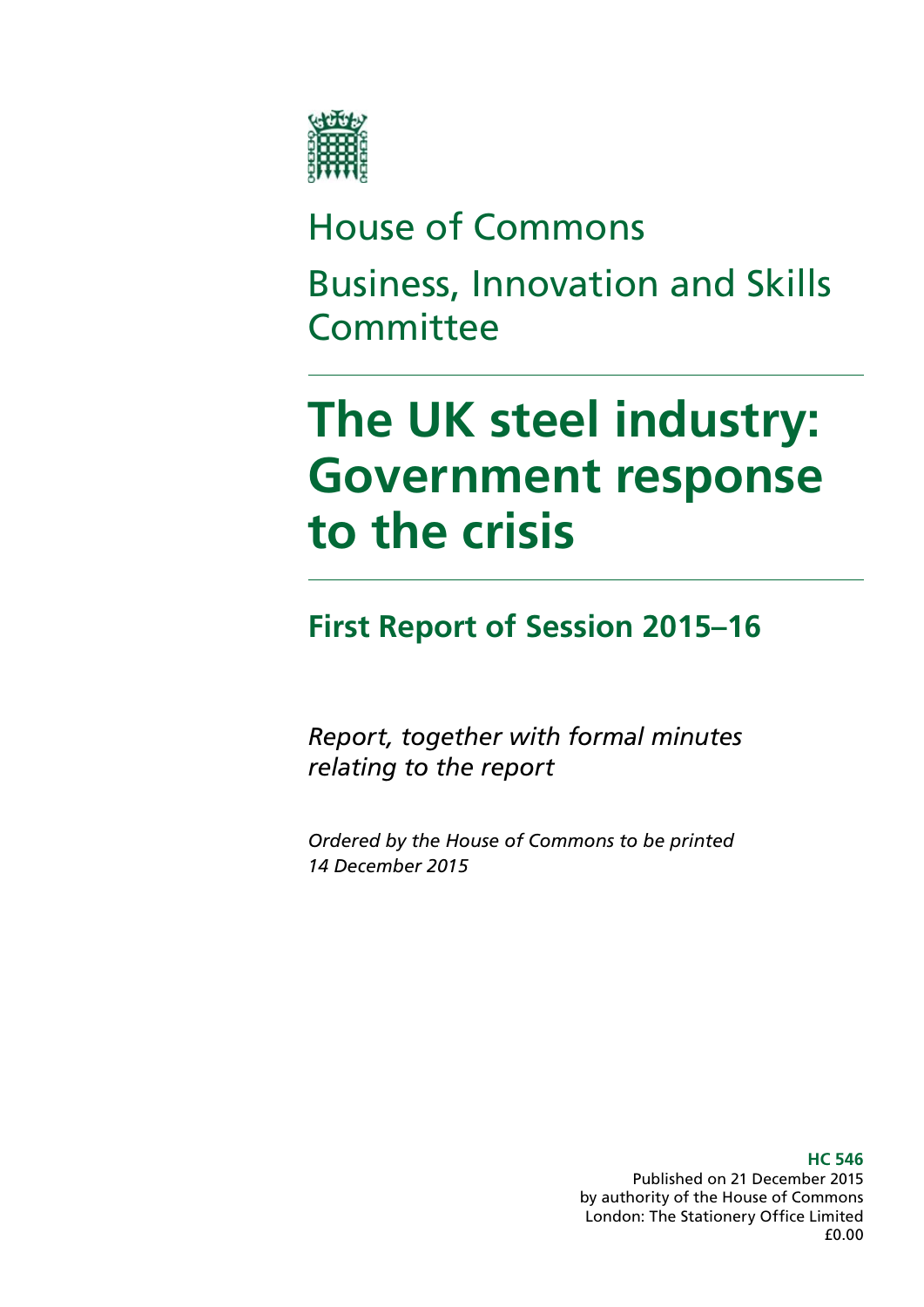### **The Business, Innovation and Skills Committee**

The Business, Innovation and Skills Committee is appointed by the House of Commons to examine the expenditure, administration, and policy of the Department for Business, Innovation and Skills.

#### **Current membership**

[Mr Iain Wright](http://www.parliament.uk/biographies/commons/mr-iain-wright/1478) (*Labour, Hartlepool*) (Chair) [Paul Blomfield](http://www.parliament.uk/biographies/commons/paul-blomfield/4058) (*Labour, Sheffield Central*) [Richard Fuller](http://www.parliament.uk/biographies/commons/richard-fuller/3912) (*Conservative, Bedford*) [Peter Kyle](http://www.parliament.uk/biographies/commons/peter-kyle/4505) (*Labour, Hove*) [Amanda Milling](http://www.parliament.uk/biographies/commons/amanda-milling/4454) (*Conservative, Cannock Chase*) [Amanda Solloway](http://www.parliament.uk/biographies/commons/amanda-solloway/4372) (*Conservative, Derby North*) [Jo Stevens](http://www.parliament.uk/biographies/commons/jo-stevens/4425) (*Labour, Cardiff Central*) [Michelle Thomson](http://www.parliament.uk/biographies/commons/michelle-thomson/4422) (*Independent, Edinburgh West*) [Kelly Tolhurst](http://www.parliament.uk/biographies/commons/kelly-tolhurst/4487) (*Conservative, Rochester and Strood*) [Craig Tracey](http://www.parliament.uk/biographies/commons/craig-tracey/4509) (*Conservative, North Warwickshire*) [Chris White](http://www.parliament.uk/biographies/commons/chris-white/4114) (*Conservative, Warwick and Leamington*)

#### **Powers**

The committee is one of the departmental select committees, the powers of which are set out in House of Commons Standing Orders, principally in SO No 152. These are available on the internet via [www.parliament.uk](http://www.parliament.uk).

#### **Publication**

Committee reports are published on the Committee's website at [www.parliament.uk/bis](http://www.parliament.uk/bis) and by The Stationery Office by Order of the House.

#### **Committee staff**

The current staff of the Committee are Chris Shaw (Clerk), Jessica Montgomery (Second Clerk), Peter Stam (Committee Specialist), Josephine Willows (Committee Specialist), Sonia Draper (Senior Committee Assistant), and Pam Morris (Committee Assistant).

#### **Contacts**

All correspondence should be addressed to the Clerk of the Business, Innovation and Skills Committee, House of Commons, London SW1A 0AA. The telephone number for general enquiries is 020 7219 5777; the Committee's email address is [biscom@parliament.uk](mailto:biscom@parliament.uk).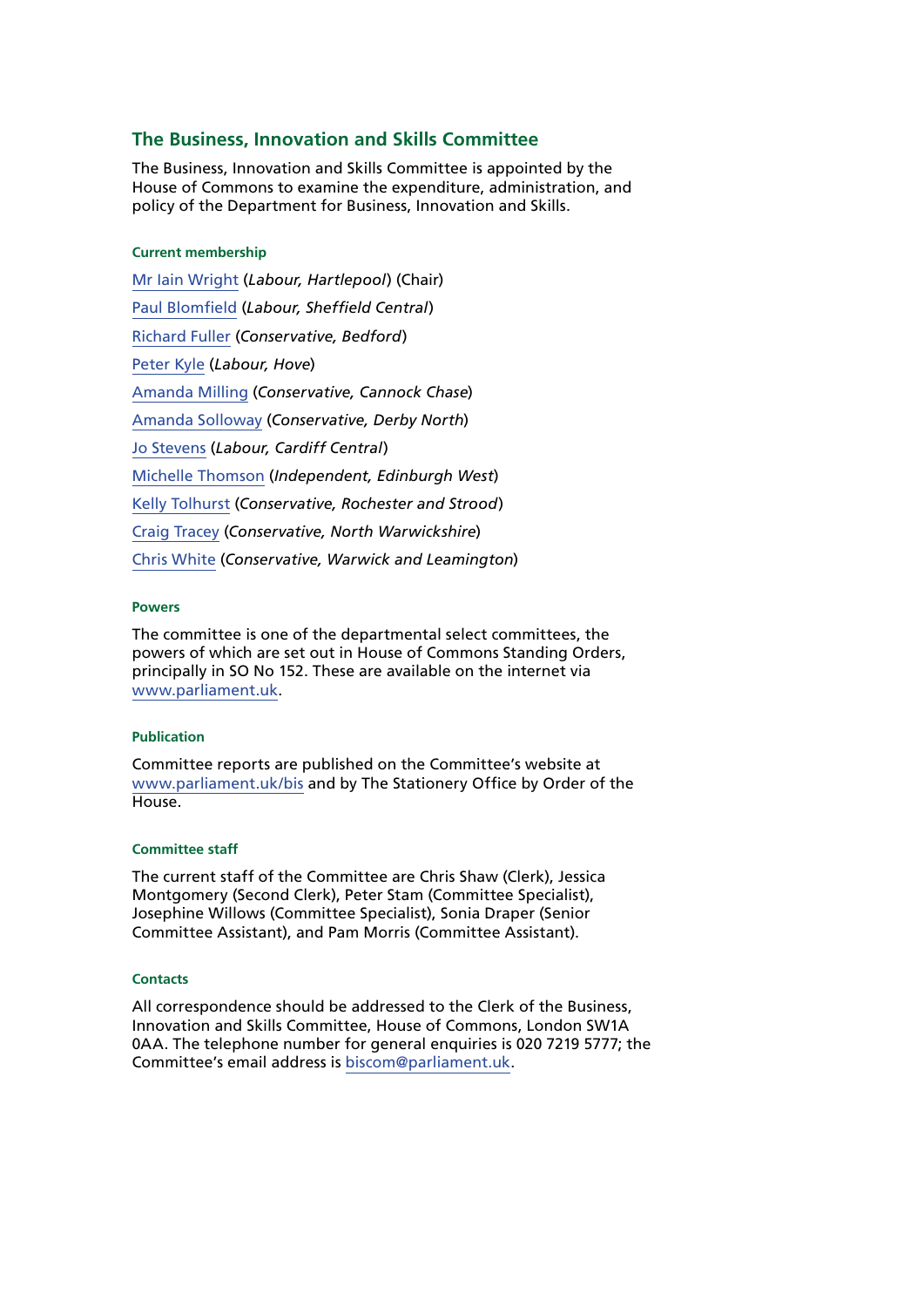## **Contents**

|   | <b>Summary</b>                                                          | 3                 |
|---|-------------------------------------------------------------------------|-------------------|
| 1 | <b>Introduction</b>                                                     | 4                 |
|   | Steel in the UK                                                         | 4                 |
|   | Historic context                                                        | 4                 |
|   | The current crisis                                                      | 6                 |
| 2 | Government response to the steel crisis: creating a level playing field | 9                 |
|   | Energy Intensive Industries compensation package                        | $12 \overline{ }$ |
|   | <b>Business rates</b>                                                   | 15                |
|   | Procurement                                                             | 16                |
|   | Conclusions on the response to the crisis                               | 16                |
|   | <b>Compensation for SSI workers</b>                                     | 17                |
| 3 | <b>Effective action on unfair trade practices</b>                       | 19                |
|   | <b>EU</b> action                                                        | 20                |
|   | UK vulnerability                                                        | 21                |
| 4 | <b>Strategic importance of steel</b>                                    | 22                |
|   | Government industrial policy                                            | 22                |
|   | Industrial capacity and skills                                          | 23                |
|   | Future for steel                                                        | 23                |
|   | Lessons learned                                                         | 24                |
| 5 | <b>Conclusion</b>                                                       | 25                |
|   | <b>Conclusions and recommendations</b>                                  | 26                |
|   | <b>Formal Minutes</b>                                                   | 30                |
|   | <b>Witnesses</b>                                                        | 33                |
|   | <b>Published written evidence</b>                                       | 34                |
|   | List of Reports from the Committee during the current Parliament        | 35                |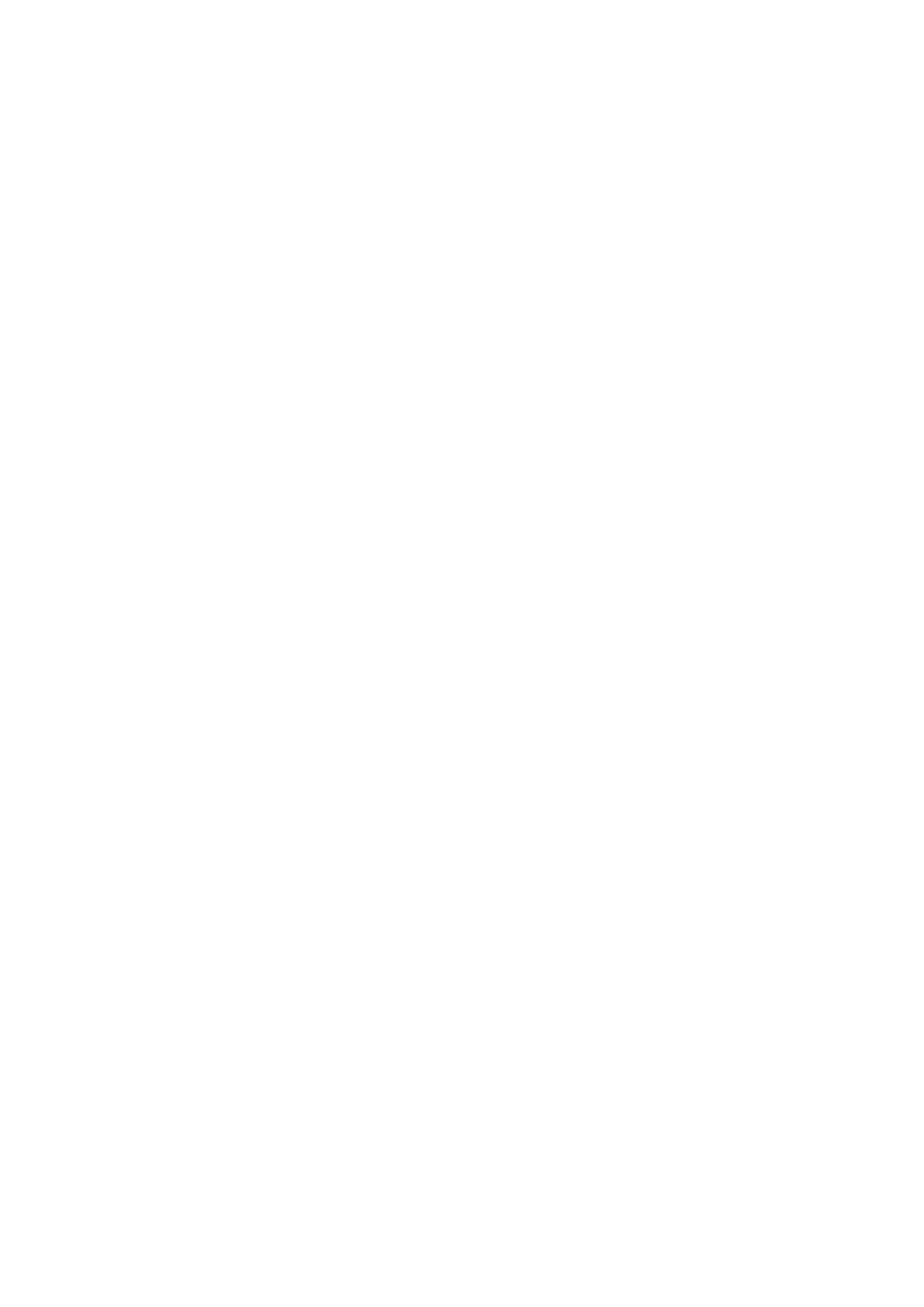## <span id="page-6-0"></span>Summary

In recent months, a series of site closures and job losses have sparked concern within Parliament, in Government and across the steel industry. The current crisis facing the steel industry arose due to a combination of over-production in the global market, a strong pound and low prices. These recent pressures should be seen in the context of decades of declining production and employment in the UK, set against rising production of cheap steel elsewhere, notably China.

The policy measures required to improve UK competitiveness are well established and broadly agreed but successive governments have not implemented them. When it took office, the current Government signalled a greater determination at an international level to combat unfair trade practices which are damaging the European and UK industries.

It was the closure of the SSI plant at Redcar in early October 2015 that prompted a more urgent reaction from the Government. Its initial response focussed on compensating those affected rather than seeing what could be done to save the plant. Since then, the Government has begun to address some of the issues required to improve the competitiveness of UK steel, for example, by changing procurement guidelines and bringing forward the full implementation of measures to compensate energy intensive users. But the impact of this activity will not be felt in the industry for some time and, in the meantime, production is permanently diminished.

Even when fully implemented, these measures should not be seen as the answer to the long term difficulties faced by the UK industry as a result of the expansion of production and dumping of steel in the UK market by China. In this context, we recommend that industry and government now work together to identify what a future UK steel industry might look like and then take the necessary steps to achieve this vision. There are also lessons to be drawn from the current crisis for the way in which Whitehall engages with industry and is able to respond to emerging concerns from key sectors before a crisis takes hold.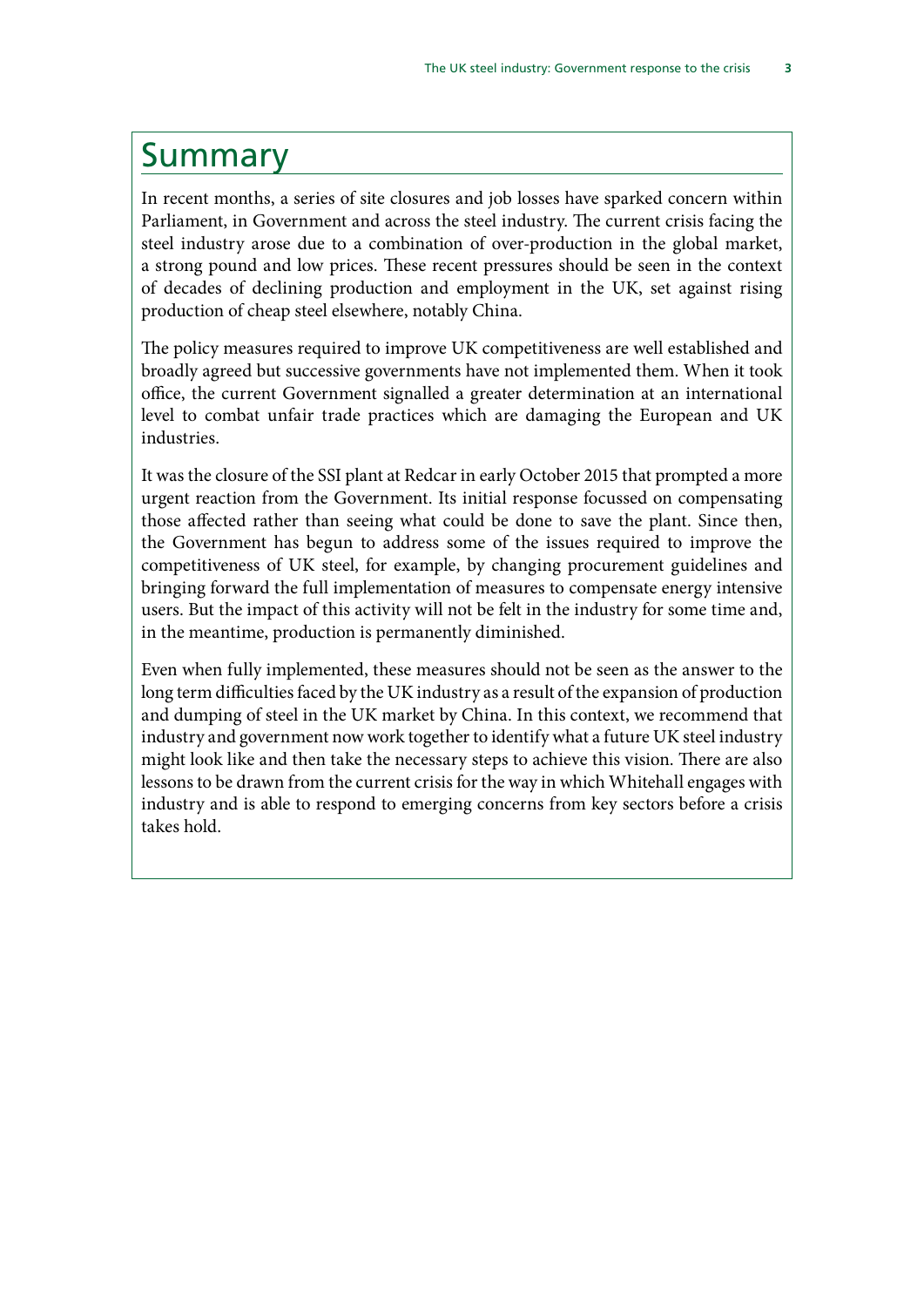## <span id="page-7-0"></span>1 Introduction

### **Steel in the UK**

1. Steel constitutes a fundamental component of most elements of everyday life. From buildings to cars, to chemicals or food, steel underpins a range of industries and processes. Steel constitutes an important part of the UK's foundation industries, so-called because they supply materials to multiple strategic manufacturing and construction supply chains. Taken together, these industries represent 20% of those employed in the manufacturing sector in the UK and generate Gross Value Added (GVA) of £24.6bn.<sup>1</sup> In 2014, the steel industry2 in the UK employed 34,500 people across 465 businesses and had an economic output of £1.7 billion.<sup>3</sup> This employment is spread unevenly across the UK: over 50% being located in Wales or Yorkshire and Humberside.4 The UK steel industry therefore not only underpins a range of domestic industries; it forms the core of some local communities.

### **Historic context**

2. While the steel industry is of significant local importance the commodity itself is subject, like other products, to competitive market forces in the global economy. It is therefore important to set the current crisis in an international and historic context. The UK steel industry has shrunk substantially over the last forty years, both in terms of production and as a major employer, as illustrated by Figures 1 and 2.



**Figure 1: UK steel production since 1900** 

0 1900 1905 1910 1915 1920 1925 1930 1935 1940 1945 1950 1955 1960 1965 1970 1975 1980 1985 1990 1995 2000 2005 2010

Source: Office for National Statistics, The British steel industry since the 1970s, December 2015

4 As above

<sup>1</sup> PwC, ['Understanding the economic contribution of the Foundation Industries,'](http://www.tatasteeleurope.com/static_files/StaticFiles/Functions/Media/Foundation_Industries_Report.pdf) January 2014, p 2

<sup>2</sup> 'Steel industry' being defined as the manufacture of basic iron; steel/non-ferro alloy; tubes, pipes, hollow profiles and related fittings; and other products of first processing of steel.

<sup>3</sup> UK steel industry: statistics and policy, Standard Note [SN07317](http://researchbriefings.files.parliament.uk/documents/CBP-7317/CBP-7317.pdf), House of Commons Library, October 2015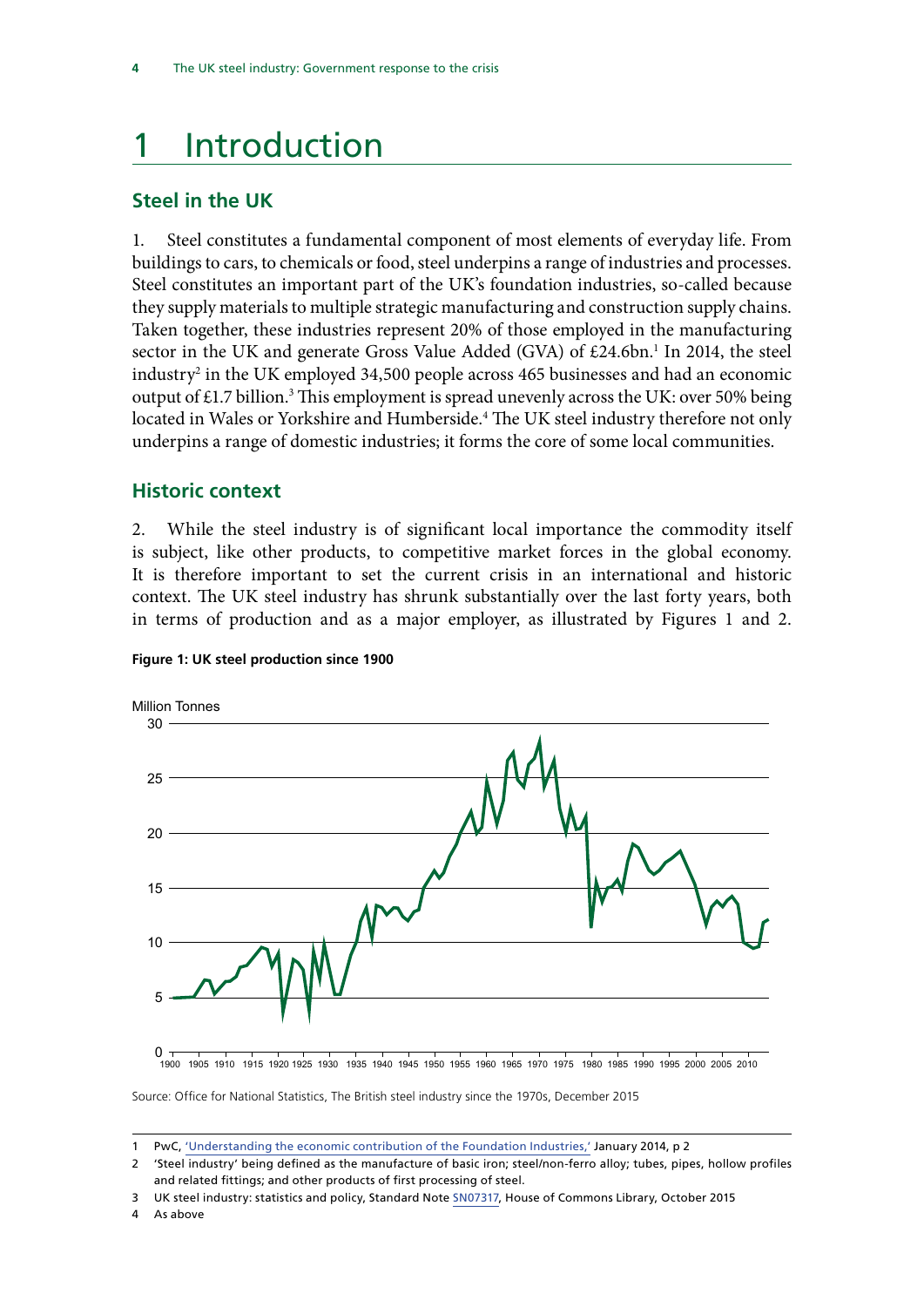

**Figure 2: Employment in UK steel industry**<sup>5</sup>

Source: Office for National Statistics, *The British steel industry since the 1970s, December 2015. The breaks represent slight discontinuities caused by changes in survey methods.* 

3. Over the same period, other countries have increased capacity substantially. In the last decade, world steel production has undergone a rapid expansion, with total production increasing by 96% between 2000 and 2014. Most of this increase is accounted for by China, which has more than quadrupled its steel production since 2000.





Source: EEF / UK Steel Annual Review 2014

4. Over the last four decades production in the UK has slipped behind that of our major competitors such as France, Spain and Italy, and has fallen even further behind that of Germany (Figure 4). On the basis of relative production, it appears that, over a long period of time, other European countries have both better valued their domestic steel industry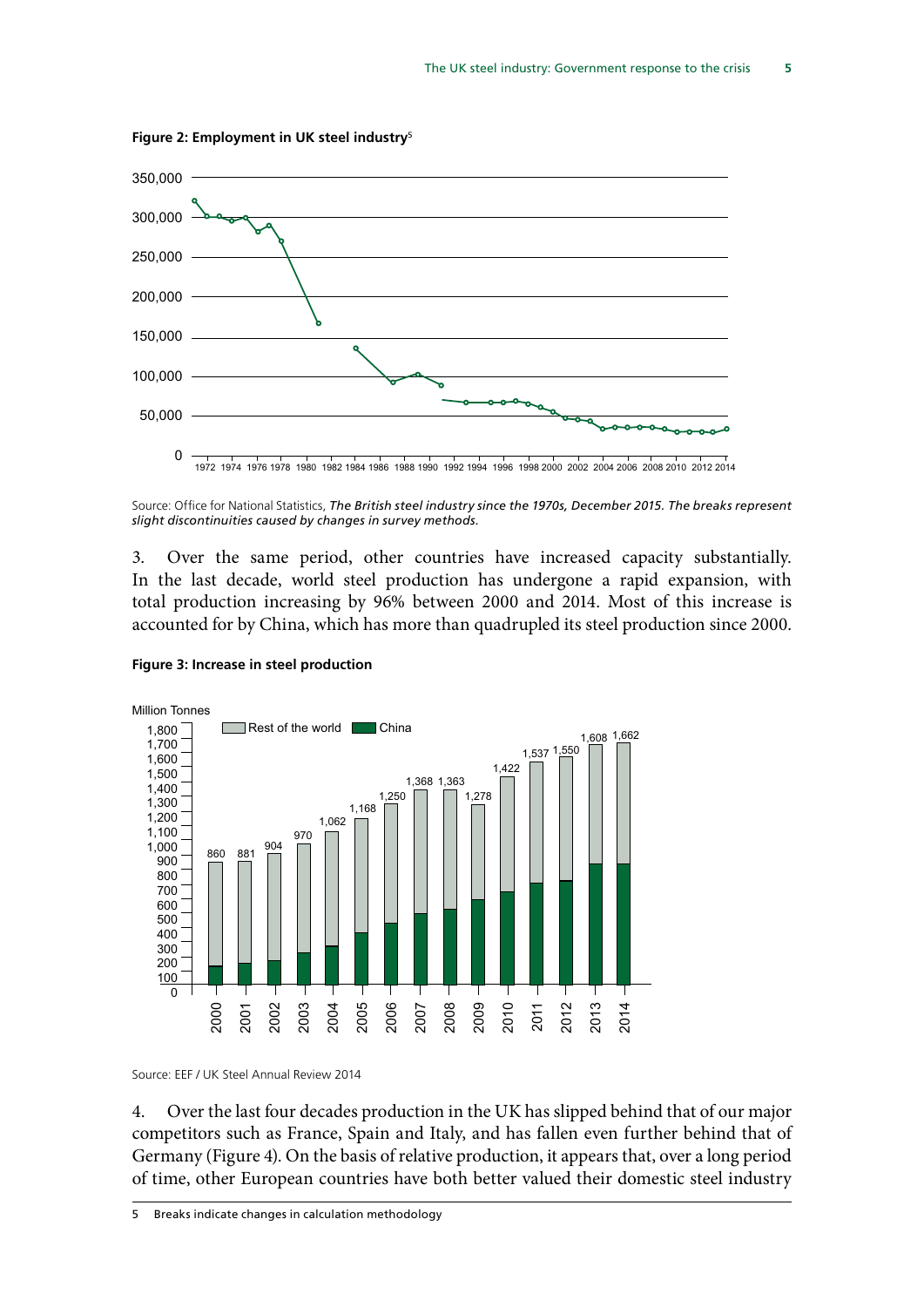<span id="page-9-0"></span>and have been able to withstand global competition more effectively than has been the case with the UK. These two points appear linked. We regret this failure on the part of successive UK Governments to value the steel industry as a crucial foundation for manufacturing and the wider economy and the related ability to compete amidst fierce global trade.



**Figure 4: European steel production (thousand metric tons)**

Source: World Steel Association, Steel statistics yearbooks

### **The current crisis**

5. The slowing of economic growth in China over the last two years has contributed to a decline in demand for steel there and consequently an over-abundance of steel on the international market. This has pushed down prices significantly.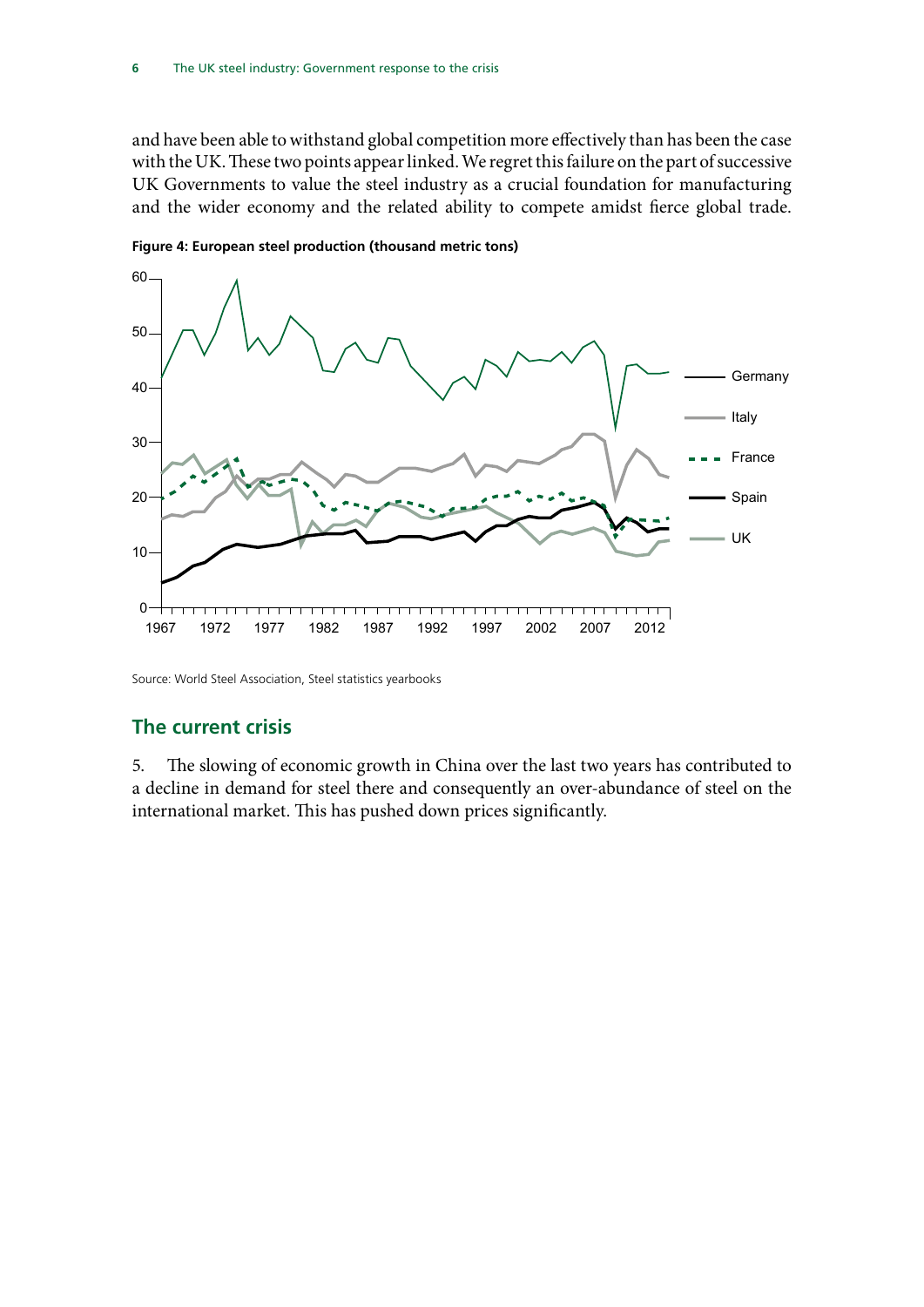

**Figure 5: Steel prices since 2010 (Euros per tonne/ex works)**

Source: EEF / UK Steel Annual Review, p 4

In the UK, this slowdown in demand has been coupled with the effects of a strengthening pound to add further pressure on price. This combination has been described as a "perfect storm" of difficulties for the industry $6$  and has caused the current crisis in UK steel. Industry analysts have characterised the consequent situation faced by the industry as "very grave".<sup>7</sup>

6. This period of acute pressure has resulted in over five thousand job losses within the past six months, which have affected whole communities. Although the difficulties facing the industry have been growing for some years, the word "crisis" has been used largely since August or September, and was a term the Minister was comfortable to use in the debate in the House of Commons on the steel industry in September 2015.<sup>8</sup> The sequence of events in the steel industry over the summer and early autumn is set out in Table 1 below.

<sup>6</sup> 'UK steel bit by perfect storm of falling prices and high costs,' Financial Times, 29 September 2015

<sup>7</sup> Q3 [Gareth Stace]

<sup>8</sup> Q37 [Gareth Stace]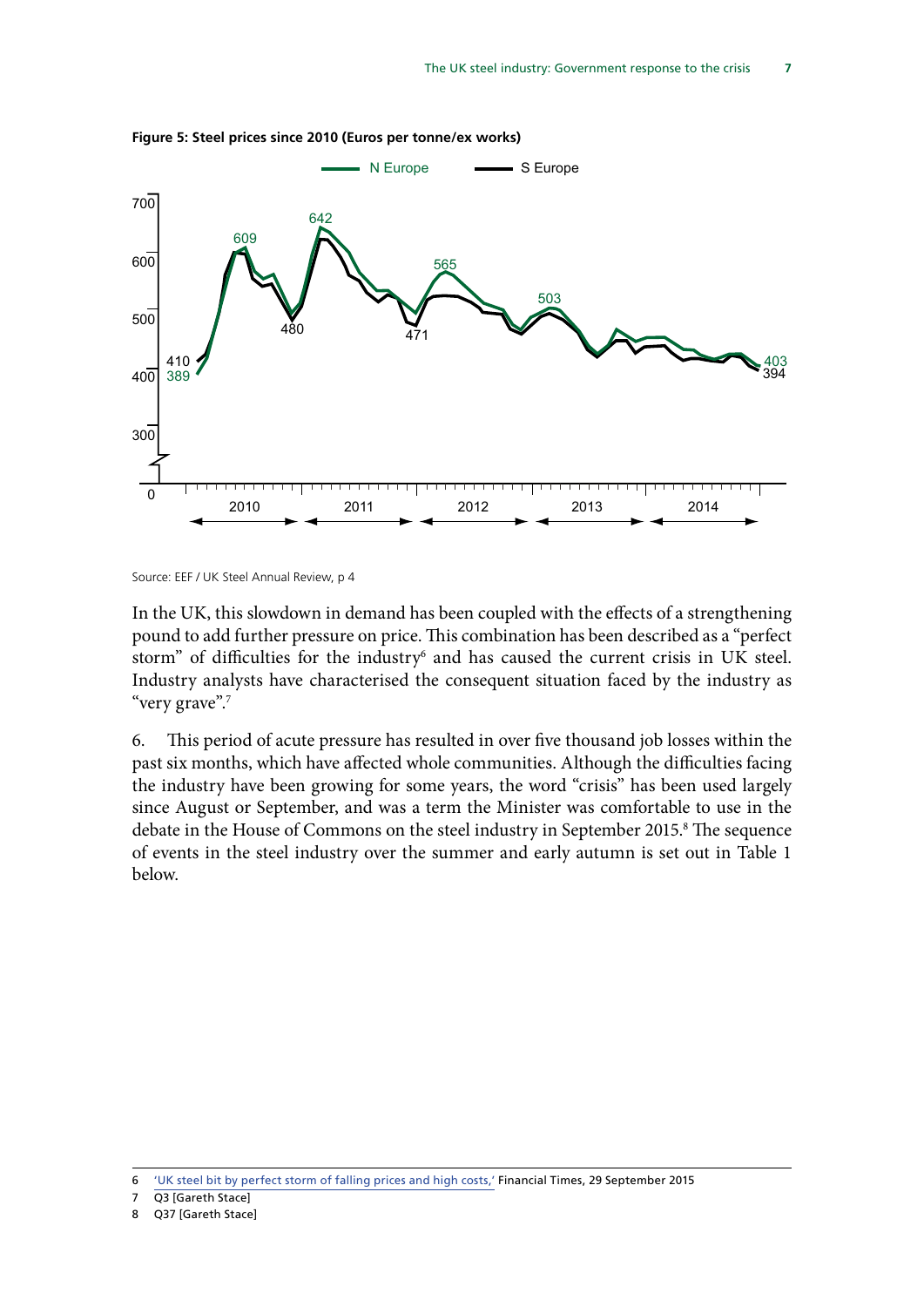#### **Table 1: Steel crisis timeline**

| <b>Date</b>     | Event                                                                                                                                    |
|-----------------|------------------------------------------------------------------------------------------------------------------------------------------|
| 16 July 2015    | Tata jobs losses in South Yorkshire and West Midlands                                                                                    |
| 17 September    | Debate on the steel industry in the House of Commons                                                                                     |
| 28 September    | SSI announces they will be mothballing their plant in Redcar                                                                             |
| 2 October       | SSI goes into liquidation                                                                                                                |
| 5 October       | Official Receiver announces the Redcar plant will close after no buyer<br>is found                                                       |
| 16 October      | Government holds a "steel summit" which sets up three working<br>groups to tackle issues in the industry                                 |
| 16 October      | Tata announces it expects to significantly reduce its workforce at its<br>Scunthorpe plant, alongside sites in Motherwell and Cambuslang |
| 19 October 2015 | Businesses in the Caparo group enter administration                                                                                      |
| 20 October      | Chinese President Xi Jinping visits the UK, during which he is asked<br>about issues in the steel industry                               |
| 23 October      | Government and Tata Steel announce an initial support package of<br>up to £9 million to ease restructuring and job losses at Scunthorpe  |
| 28 October      | Secretary of State Sajid Javid visits Brussels to pursue action on steel                                                                 |
| 9 November      | Steel is discussed at the EU Competitiveness Council                                                                                     |
| 11 December     | Reported that 600 jobs had been saved at Caparo group*                                                                                   |

\* [600 more jobs secured at Caparo](http://www.bbc.co.uk/news/uk-england-35069037), BBC News,11 December 2015

7. Given the seriousness of the crisis in the industry and the speed of events, we convened businesses, unions, interested parliamentarians and the responsible Minister to hear evidence about the Government's response to the crisis. We followed this up in further correspondence with the Minister.

8. Whilst it is important to view the current crisis against the historic performance of the industry, we have not sought in this brief inquiry to examine in detail every decision of successive Governments which may have contributed to the current situation. That is a much deeper study. Instead, we have focussed on recent events and the effectiveness of the Government's response to the current crisis. We also consider whether there are any broader lessons for the Government in terms of its industrial policies.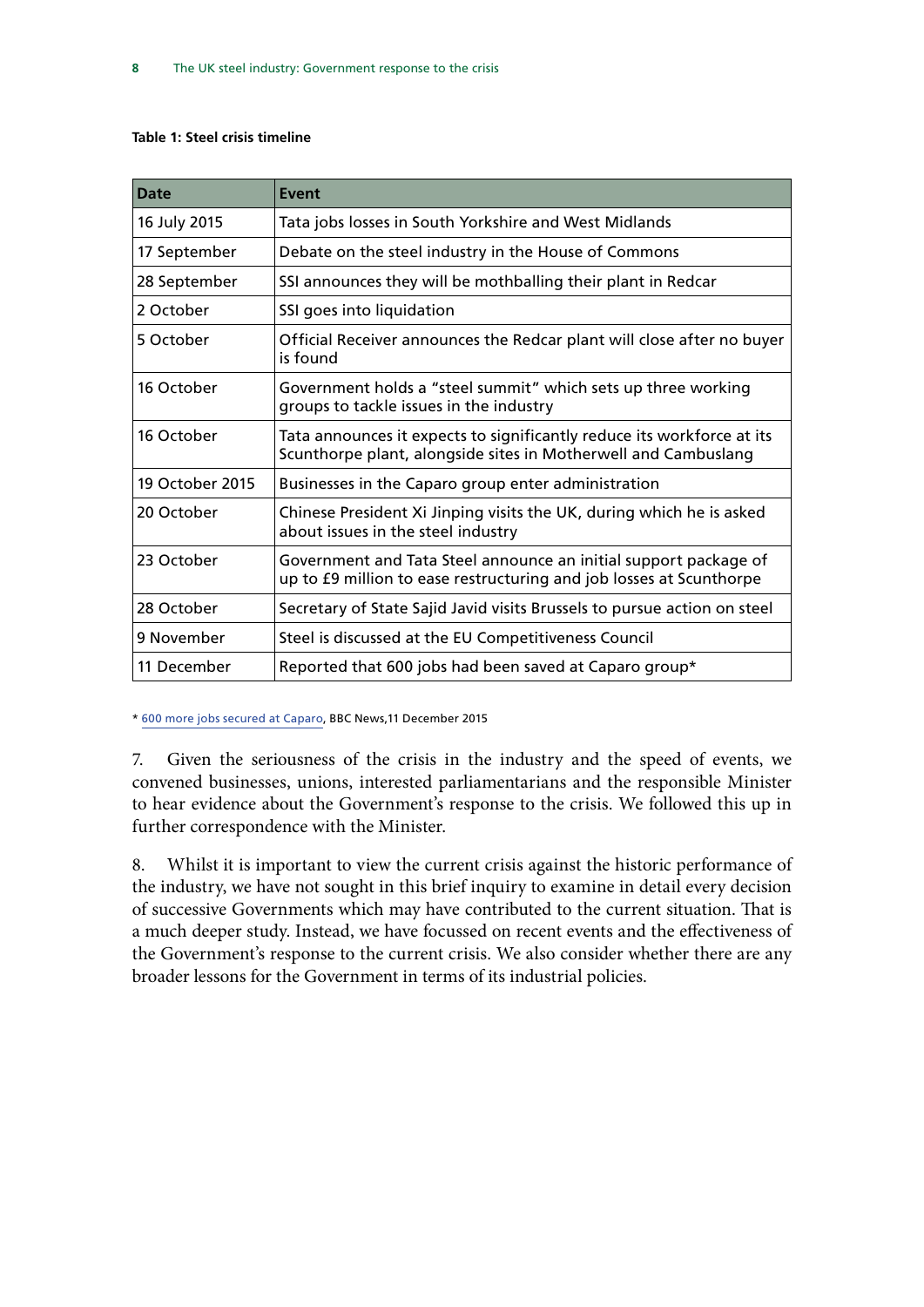## <span id="page-12-0"></span>2 Government response to the steel crisis: creating a level playing field

9. Given that the UK exports some 52% of its steel to the EU and that an estimated 69% of imports are from EU countries it is vital that UK producers are able to compete on an equal footing with European countries.<sup>9</sup> We heard that this is not the case at present. Witnesses representing the steel industry were at pains to insist that they were not seeking a taxpayer-funded bail-out or preferential treatment. Rather, they were seeking—and had been for some time—specific policy changes relating to business rates, energy prices, procurement and emissions to allow them to compete on a similar basis to European competitors.

10. The Director of UK Steel argued that, in addition to facing pressures from global market forces "we have our hands tied behind our backs because of Government policy loading costs onto us".<sup>10</sup> These costs, he said, arose from government policies relating to business rates and energy prices, in addition to the UK's approach to procurement. This is an assessment with which the Minister for Small Business, Industry and Enterprise, Anna Soubry MP, was happy to agree, telling us that the industry "do not ask for any money. All they ask for is a level playing field. They are right to make that ask and they should get a level playing field. That is all they ask for".<sup>11</sup> She added that "at the moment, they cannot fight fairly, because they have one hand, arguably both, strapped behind their back".<sup>12</sup>

11. The industry has identified five actions that are available to address the current crisis. Some of these actions are entirely within the gift of the Government; others require EU approval or coordinated action at an EU level. These actions, alongside the Government's response to them, are summarised in the table below. We concentrate in this Report on energy prices, business rates and procurement.

10 Q6 [Gareth Stace]

<sup>9</sup> UK steel industry: statistics and policy, Standard Note [SN07317](http://researchbriefings.files.parliament.uk/documents/CBP-7317/CBP-7317.pdf), House of Commons Library, October 2015

<sup>11</sup> Q95

<sup>12</sup> Q98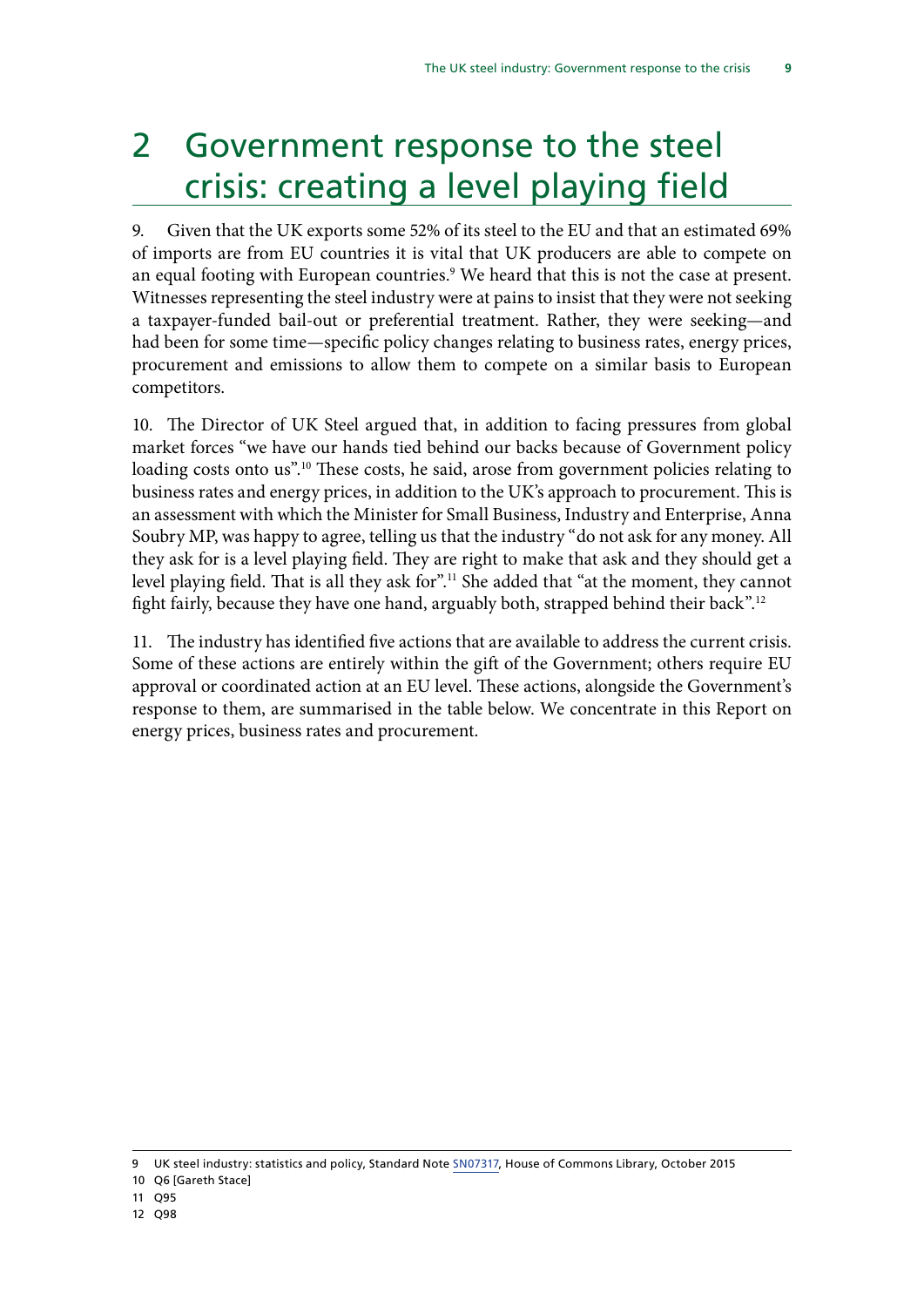| l                |
|------------------|
| ١                |
| I                |
|                  |
|                  |
|                  |
| i<br>י           |
| ֖֖֖֖֚֚֚֚֚֚֚֬     |
|                  |
| I                |
| ı<br>i           |
| ׇ֚֘              |
|                  |
|                  |
|                  |
|                  |
|                  |
| ı                |
|                  |
|                  |
| ;<br>;<br>;<br>ı |
|                  |
|                  |
|                  |
|                  |
|                  |
| $\frac{1}{2}$    |
|                  |
|                  |
|                  |
|                  |
|                  |
|                  |
| l                |
|                  |
| I                |
| í                |
|                  |
|                  |
|                  |
|                  |
|                  |
|                  |
|                  |

| Table 2: Government response to the "five asks"                                                                                                      |                                                                                                                           |                                                                                                                                                                                                                                                                                                                               |                                                                                                                                                                                                                                                                                                                                                                                                                                                                                                                                                                                                                                                                                                                                                                                                      |
|------------------------------------------------------------------------------------------------------------------------------------------------------|---------------------------------------------------------------------------------------------------------------------------|-------------------------------------------------------------------------------------------------------------------------------------------------------------------------------------------------------------------------------------------------------------------------------------------------------------------------------|------------------------------------------------------------------------------------------------------------------------------------------------------------------------------------------------------------------------------------------------------------------------------------------------------------------------------------------------------------------------------------------------------------------------------------------------------------------------------------------------------------------------------------------------------------------------------------------------------------------------------------------------------------------------------------------------------------------------------------------------------------------------------------------------------|
| Issue                                                                                                                                                | <b>Action sought</b>                                                                                                      | Reason for action                                                                                                                                                                                                                                                                                                             | <b>Action delivered</b>                                                                                                                                                                                                                                                                                                                                                                                                                                                                                                                                                                                                                                                                                                                                                                              |
| implementation of<br>Industries package<br>Energy Intensive<br>Energy prices:                                                                        | within the next<br>whole package<br>Full delivery of<br>few months.                                                       | The measures are required to be compliant<br>environmental levies on high energy users.<br>with EU state aid rules and therefore need<br>measures aimed at offsetting the costs of<br>compensation package contains<br>Intensive Industries<br>EU approval<br>The Energy                                                      | Government would provide an exemption for energy intensive<br>industries from the policy costs of the Renewables Obligation<br>Obligation from the date of state aid approval, alongside the<br>provision of relief from the costs of the small Feed in Tariffs. <sup>2</sup><br>2019-20. The government also announced action to mitigate<br>On 25 November 2015 the Chancellor announced that the<br>and Feed-in tariffs. This would save £410 million a year by<br>commence compensation for the costs of the Renewables<br>An additional £45m was announced to be available to<br>scheduled April 2016 introduction to date of state aid<br>An initial Government undertaking to bring forward<br>approval by EU, expected by end of 2015<br>the impact on household energy bills". <sup>3</sup> |
| make them 5 - 7<br>times higher than<br>inclusion of plant<br><b>Business rates:</b><br>and machinery<br>in competitor<br>in evaluation<br>countries | competitive levels<br>business rates to<br>Reduction of                                                                   | business rates, because you have invested<br>paying more business rates." <sup>4</sup><br>more streamlined and more competitive.<br>Whether you are making a profit or not,<br>to make your company more efficient,<br>in which "if you as a company invest<br>then the next year you pay more in<br>you are still            | Witnesses told us of a "perverse" situation   None yet - "Full review" of business rates to be completed by<br>the end of the year but outcome must be "fiscally neutral"                                                                                                                                                                                                                                                                                                                                                                                                                                                                                                                                                                                                                            |
| major procurement<br>are losing out on<br>Procurement: UK<br>steel companies<br>projects                                                             | sustainability and<br>considerations as<br>environmental<br>nclude social<br>Procurement<br>well as price<br>processes to | processes to allow factors other than price<br>to be factored into decisions.<br>apply guidelines governing procurement<br>sufficient flexibility to Member States to<br>throughout the EU, there is<br>r procurement decisions<br>to rules relating to fair<br>Whilst major<br>competition<br>and quality t<br>are subject t | disadvantaged workers, including the long-term unemployed. <sup>5</sup><br>departments to apply on major projects when sourcing and<br>the environmental and social implications of bids, such as<br>Government published on 30 October new guidelines for<br>The guidelines should encourage purchasers to consider<br>their carbon footprint and impact on supply chains and<br>buying steel.                                                                                                                                                                                                                                                                                                                                                                                                      |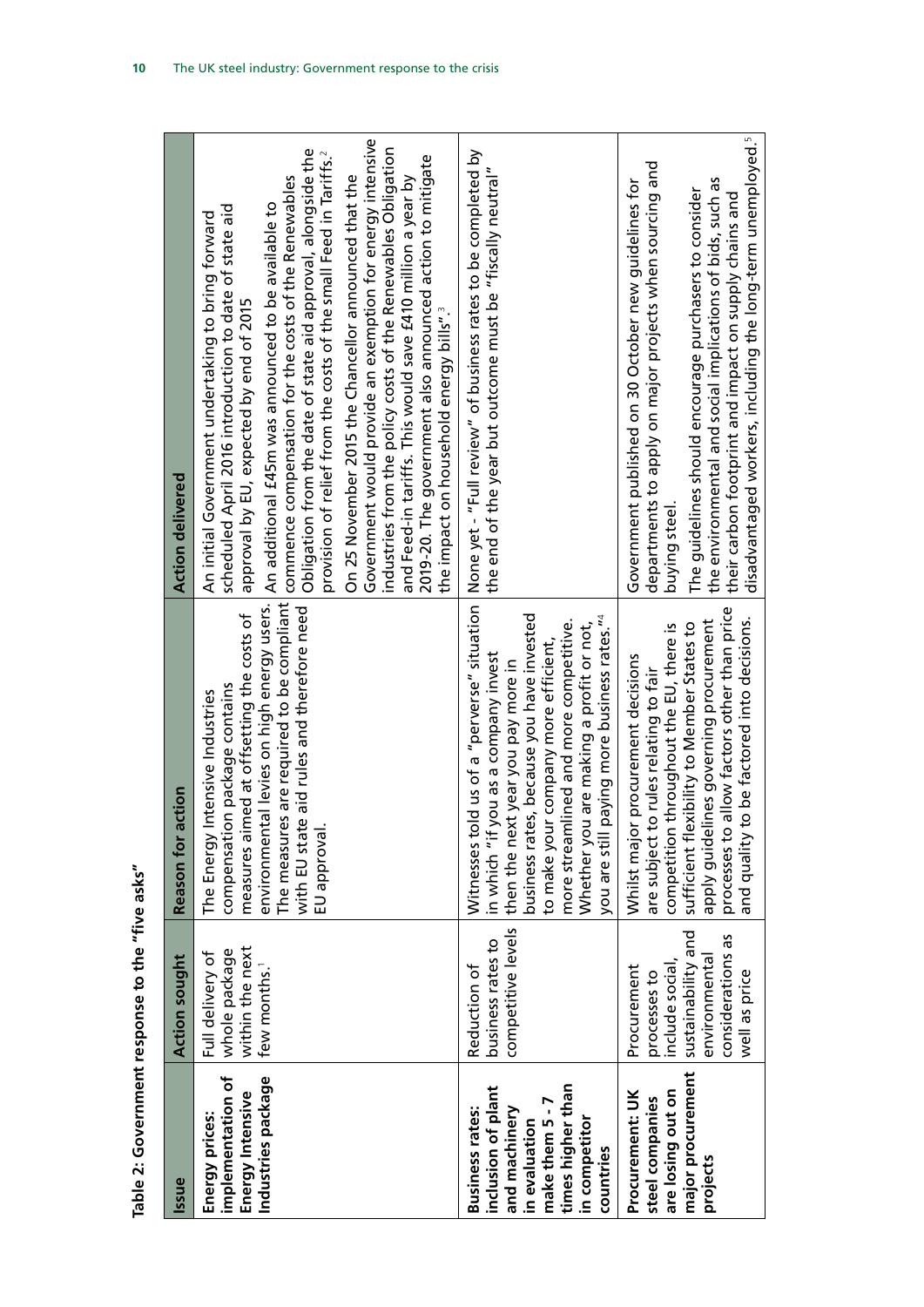| ssue                                                                                                                                                                                                                                                                                          | <b>Action sought</b>                                                                                   | Reason for action                                                                                                                                                                                                                                                                                                            | <b>Action delivered</b>                                                                                                                                                                                  |
|-----------------------------------------------------------------------------------------------------------------------------------------------------------------------------------------------------------------------------------------------------------------------------------------------|--------------------------------------------------------------------------------------------------------|------------------------------------------------------------------------------------------------------------------------------------------------------------------------------------------------------------------------------------------------------------------------------------------------------------------------------|----------------------------------------------------------------------------------------------------------------------------------------------------------------------------------------------------------|
| ndustrial Emissions<br>further pressure on<br>Directive threaten<br>emissions:<br>Industrial<br>costs                                                                                                                                                                                         | implementing the<br>A derogation<br>Directive<br>from                                                  | more time to meet the new requirements. <sup>6</sup><br>reduce them. This would create additional<br>costs to industry. Member States are able<br>The Industrial Emissions Directive places<br>requirements on industry in relation to<br>emissions and the use of technology to<br>to designate specific plants to be given | In October 2015, the Government announced, subject to<br>final approval by the Commission, a four and a half year<br>postponement in implementing the Industrial Emissions<br>Directive.                 |
| foreign market than<br>The term 'dumping'<br>efers to the export<br>that is lower in the<br>measures: Chinese<br>below cost price in<br>product at a price<br>the price charged<br>steel being sold<br>n the domestic<br>by a country or<br>Anti-dumping<br>company of a<br>market.<br>$\leq$ | prevent dumping<br>products into EU<br>Measures taken<br>of Chinese steel<br>at EU level to<br>markets | Chinese exports globally. It is something<br>is the biggest month ever of<br>like 11.5 million tons, which is almost as<br>produce in the UK a year".<br>hat "what we have seen in<br>much as we<br>We heard tl<br>September                                                                                                 | Issue raised with Chinese President in October, who undertook<br>Extra meeting held at EU level on 9 November 2015 to<br>to take action against Chinese overcapacity.<br>encourage action.<br>None yet - |

1 Q7 [Gareth Stace] 1 Q7 [Gareth Stace]

2 HL Deb, 9 November 2015, WA, [Lords written answer] p 9 2 HL Deb, 9 November 2015, WA, [Lords written answer] [p 9](http://qnadailyreport.blob.core.windows.net/qnadailyreportxml/Written-Questions-Answers-Statements-Daily-Report-Lords-2015-11-09.pdf)

3 HM Treasury, Spending Review and Autumn Statement 2015, Cm 9162, November 2015, p 93 3 HM Treasury, Spending Review and Autumn Statement 2015, [Cm 9162](https://www.gov.uk/government/uploads/system/uploads/attachment_data/file/479749/52229_Blue_Book_PU1865_Web_Accessible.pdf), November 2015, p 93

4 Q 9 [Gareth Stace] 4 Q 9 [Gareth Stace]

5 Crown Commercial Service, Procurement Policy Note: Procuring steel in major projects, Action Note 16/15, 30 October 2015 5 Crown Commercial Service, [Procurement Policy Note: Procuring steel in major projects](https://www.gov.uk/government/uploads/system/uploads/attachment_data/file/473545/PPN_16-15_Procuring_steel_in_major_projects.pdf), Action Note 16/15, 30 October 2015

6 "Steel industry offered additional time to meet European emissions regulations", Department for Business, Innovation and Skills press release, 27 October 2015 6 "[Steel industry offered additional time to meet European emissions regulations](https://www.gov.uk/government/news/steel-industry-offered-additional-time-to-meet-european-emissions-regulations)", Department for Business, Innovation and Skills press release, 27 October 2015

8 Q28 [Gareth Stace] 8 Q28 [Gareth Stace]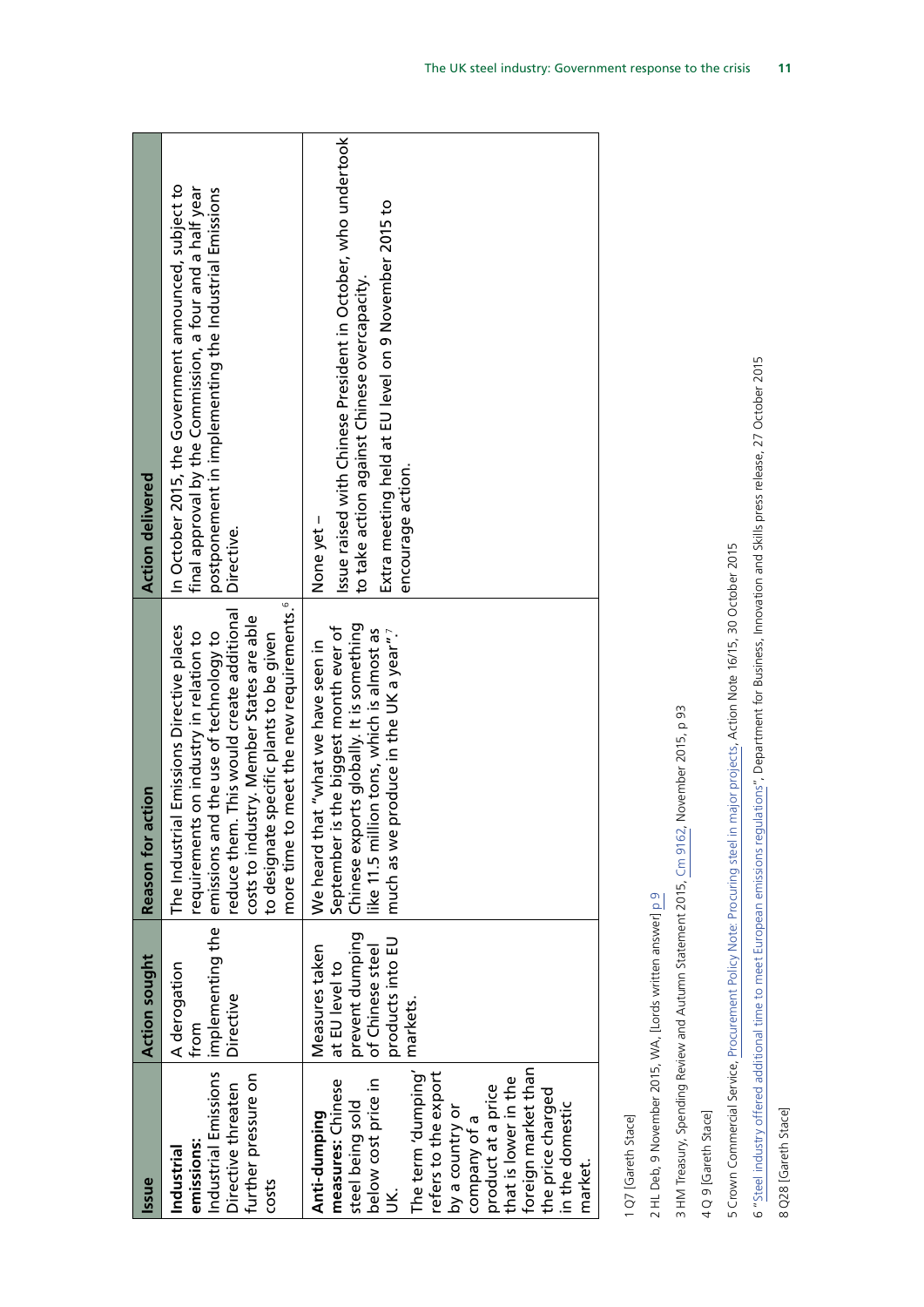### <span id="page-15-0"></span>**Energy Intensive Industries compensation package**

12. According to the industry, the price of electricity in the UK for extra large users is the highest in the EU by some margin. Figure 6 indicates that prices for these industrial consumers have risen steadily in the UK since the start of this century and were the highest in the EU in 2014.





Source: DECC, Statistical data set, International industrial energy prices International price comparisons, Table 5.4.4. Note that the definition of extra large user changed in 2007.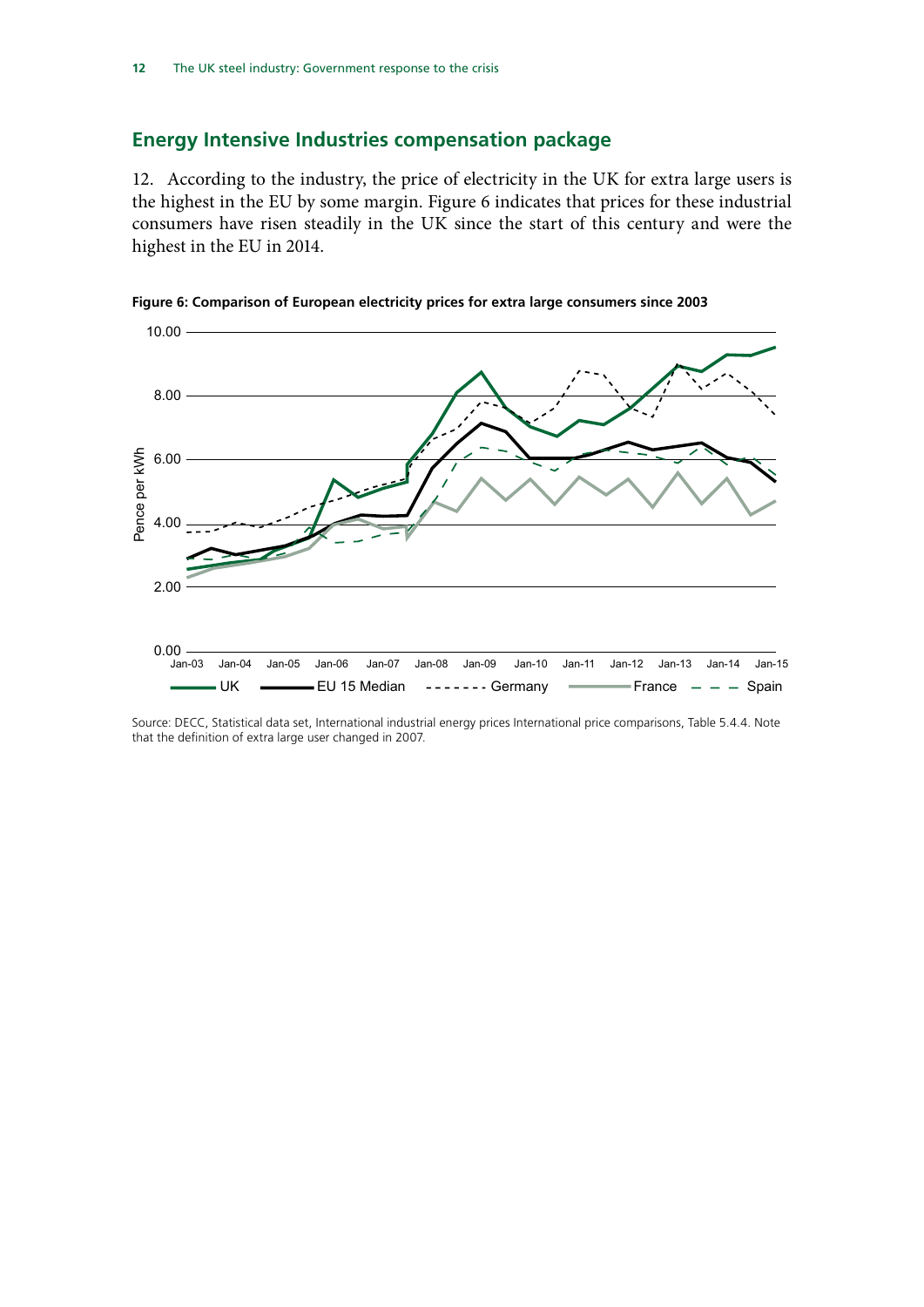

**Figure 7: Electricity prices for EU steelmakers 2014 (p/kWh)**

Other studies have confirmed that electricity costs are relatively high in the UK for industrial users.13 Whilst energy costs may not represent a high proportion of total costs, we were told that they nonetheless represented a "significant proportion" and that "the margins are very small, so any disadvantage is magnified".<sup>14</sup>

13. Some of these relatively high costs can be attributed to policies designed to combat climate change. The Government estimates that climate change policies have added 18% to electricity prices for the steel industry, falling to 14% after compensatory measures are implemented.<sup>15</sup> UK Steel explained that the compensation it was seeking was not a subsidy, but the correction of a "policy mistake":

We are asking Government to correct a historic policy mistake. When the Government decided they were going to introduce the carbon price floor or pay for renewables, they decided that they would do that by spreading the costs around consumers. We told them at the time that we are an energy-intensive sector and are exposed globally, and that if they piled those costs onto us it would damage our competitiveness. At the time various Governments of all different persuasions did not agree with us and did not believe us. Those costs were applied to us, and that was something like £130 million a year that we have been paying that our competitors have not been paying. We told them that that was going to happen. It has happened. What the Government are

Source: Eurostat / DUKES December 2014

<sup>13</sup> See, for example, Fraunhofer ISI / ECOFYS, ['Electricity Costs of Energy Intensive Industries, An International](http://www.ecofys.com/files/files/ecofys-fraunhoferisi-2015-electricity-costs-of-energy-intensive-industries.pdf) [Comparison,'](http://www.ecofys.com/files/files/ecofys-fraunhoferisi-2015-electricity-costs-of-energy-intensive-industries.pdf) (July 2015)

<sup>14</sup> Q35 [Tor Farquhar]

<sup>15</sup> EEF/UK Steel, [Annual Review 2014](http://www.eef.org.uk/uksteel/Publications/UK-Steel-Annual-Review-2014.htm) (May 2015), p 10; see also DECC, ['Estimated impacts of energy and climate change](https://www.gov.uk/government/uploads/system/uploads/attachment_data/file/384404/Prices__Bills_report_2014.pdf) [policies on energy prices and bills.'](https://www.gov.uk/government/uploads/system/uploads/attachment_data/file/384404/Prices__Bills_report_2014.pdf) (December 2014), p 44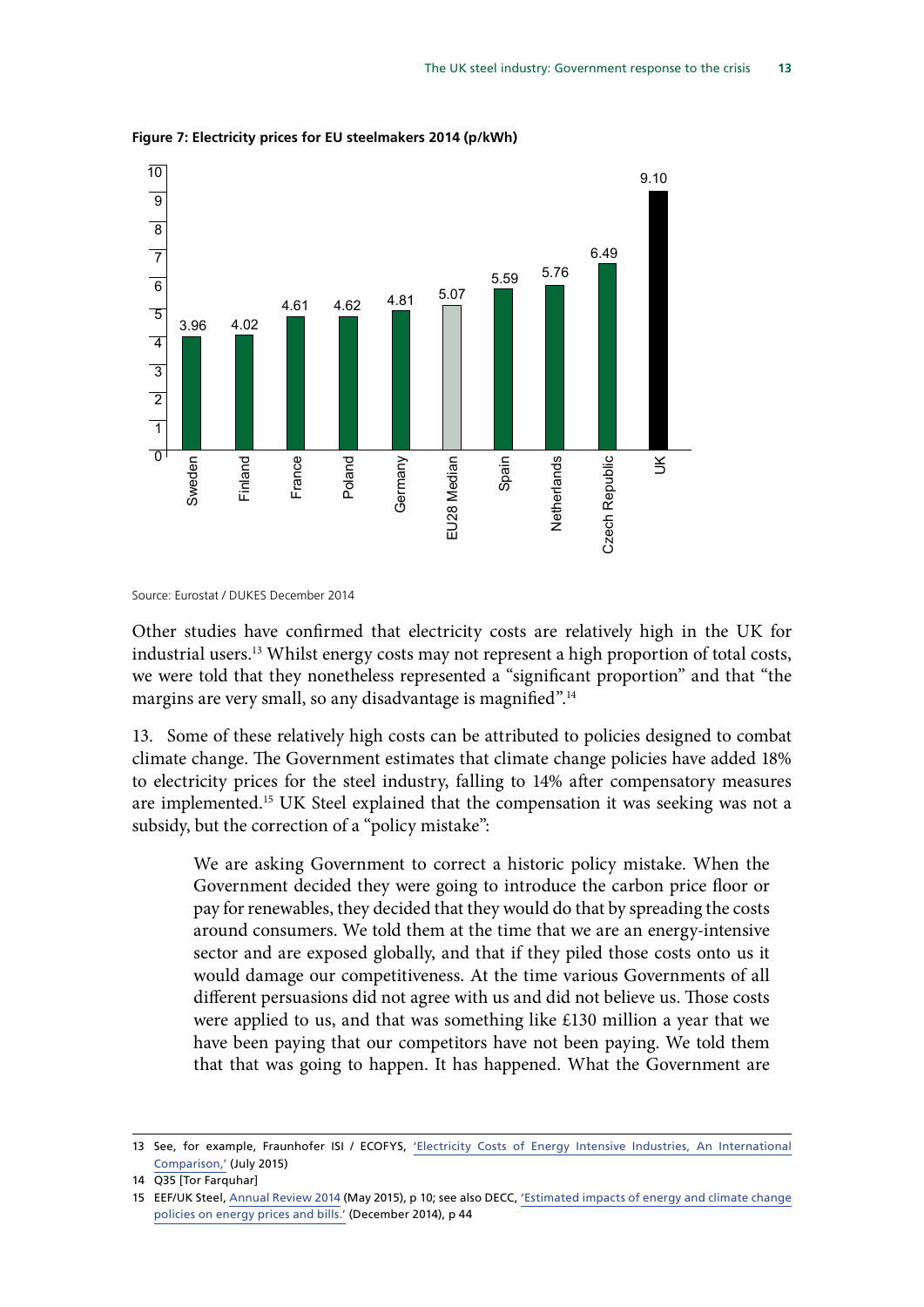doing now with the energy-intensive industries compensation package is correcting that past mistake.16

14. In its initial response to these demands, the Chancellor announced a package of measures in the 2011 Autumn Statement, known as the Energy Intensive Industries (EII) package, which is subject to EU approval under state aid rules. So far, approval has been given in respect of the costs of the EU Emissions Trading Scheme and the carbon floor price, but compensation for the renewables obligation and small scale feed-in tariffs, comprising 70% of the whole package, are outstanding, and are being borne by industry. Full implementation has been a major cause of frustration for the industry. The Secretary of the All Party Parliamentary Group for Steel and metal related industries, Nia Griffith MP, summarised it as follows:

If we go back to the Autumn Statement of 2011, the Chancellor set out quite clearly an intention to deliver on an energy-intensive industries package, and he specifically said that that would give relief from the EU emissions trading system, increase the climate change levy relief, tackle the carbon floor price and reduce the impact of the electricity market reform.<sup>17</sup>

15. Despite this intention having been set out in 2011, the previous Government only made an application to the EU for state aid approval for its full EII compensation package at the start of 2015, with the aim that funds arising would be available in April 2016. The present Government maintained this policy but told us that it had "already implemented a number of compensation packages for energy intensive industries which has resulted in over £50 million being paid in compensation to steelmakers for energy costs".<sup>18</sup> On 28 October, the Prime Minister announced that the full package would be brought forward from April 2016 to the date that EU approval is received.<sup>19</sup> The Government has since said that "we are now expecting to have state aid approval for relief to our Energy Intensive Industries for the cost of renewables policy by the end of this year".20 Then, as part of the 2015 Spending Review the Chancellor announced on 25 November that the Government would provide an exemption for energy intensive industries from the policy costs of the renewables obligation and feed-in tariffs. This is to be a permanent exemption rather than a compensation package, as originally envisaged.21 **We welcome this change in policy on energy intensive industries, which should provide greater certainty for the steel industry. However, we regret that after the previous Government brought forward the compensation package in 2011 Ministers have still not succeeded in implementing it in full. Successive Governments have not prioritised the issue sufficiently to force it up the agenda at the European Commission, which could have approved the full package years ago. This delay has directly affected the competitiveness of the UK steel industry and been a contributory factor to the current crisis.** *We recommend that the Government provides a timescale for how this compensation will be provided to industry in its response to this Report.*

<sup>16</sup> Q28 [Gareth Stace]

<sup>17</sup> Q45

<sup>18</sup> Department for Business, Innovation and Skills [\(UKS0006\)](http://data.parliament.uk/writtenevidence/committeeevidence.svc/evidencedocument/business-innovation-and-skills-committee/the-uk-steel-industry/written/260)

<sup>19</sup> HC Deb, 28 October 2015, col 343 [Commons Chamber]

<sup>20</sup> HL Deb, 9 November 2015, WA, [Lords written answer] [p 9](http://qnadailyreport.blob.core.windows.net/qnadailyreportxml/Written-Questions-Answers-Statements-Daily-Report-Lords-2015-11-09.pdf)

<sup>21</sup> HC Deb, 25 November 2015, col 1367 [Commons Chamber]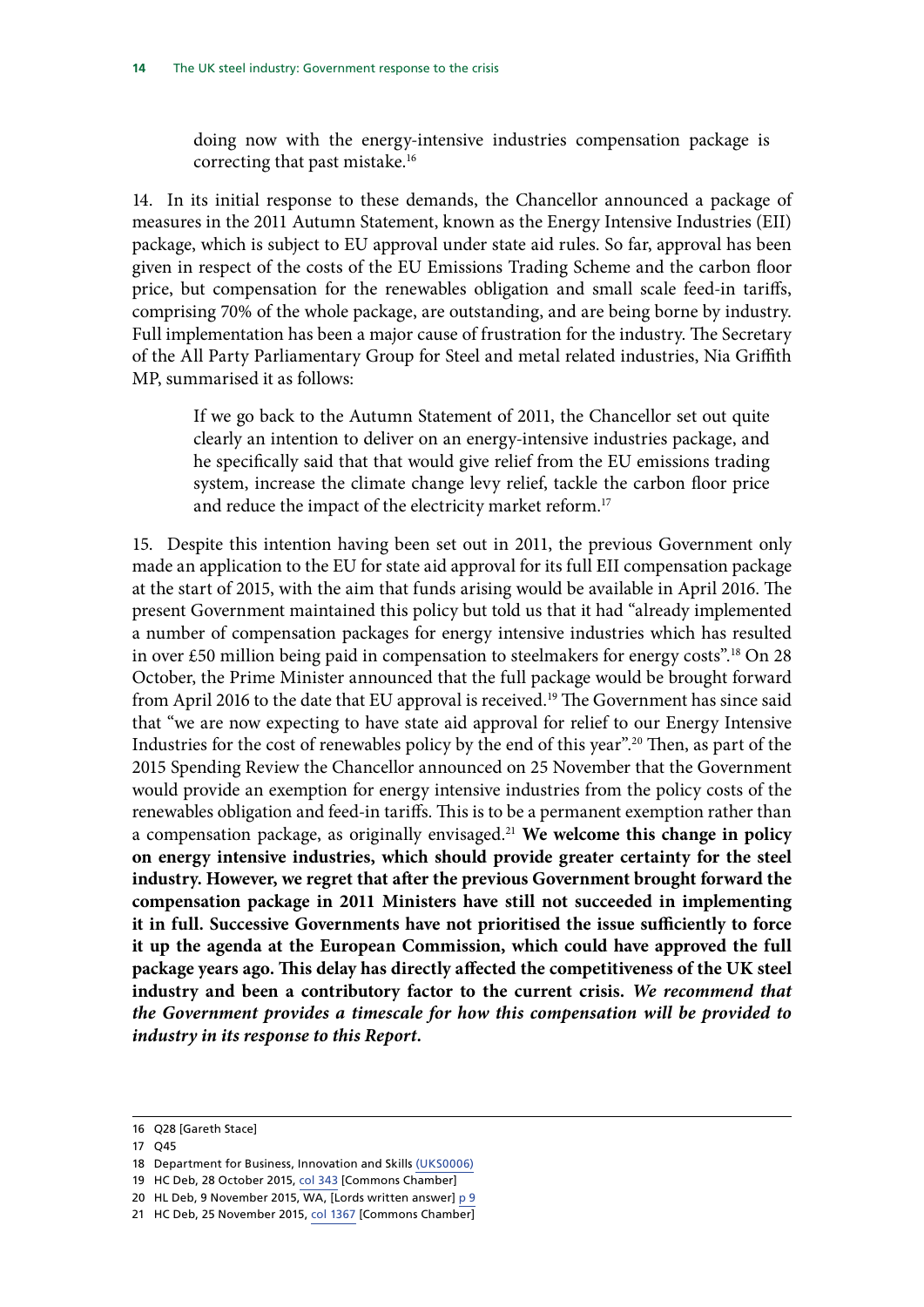<span id="page-18-0"></span>16. We recognise that the full implementation of this package is not without broader consequences. The Minister explained the potential implications for consumers as follows:

When we talk about Germany, which is the right comparison to make because EIIs in Germany pay about half the price of our industries, be under no mistake who pays the shortfall. That is the individual consumer. If we were change our energy pricing, the only way that you would change it is to put the burden onto consumers. Personally, to be honest with you, I would not have a problem with that. I would be happy to make that case. $22$ 

17. In the 2015 Spending Review, the Government decided on a shift in the burden from industry to the consumer. The Spending Review document indicates that the permanent exemption from environmental taxes would be accompanied by an average increase of £5 per household on energy bills, although this increase would be more than offset by other measures, which, taken together, are projected to reduce the average household energy bill by £30 from 2017.<sup>23</sup> It is not clear to what extent the additional £5 will pay for the exemption for energy intensive industries or how this levy will work in practice. *We recommend that the Government provides further detail on the exemption for energy intensive industries and the means by which the additional costs to domestic consumers is to be calculated and implemented.* 

### **Business rates**

18. We heard that business rates for steel companies in the UK are "five to seven times more" than in European competitor countries as a result of the inclusion of investment in machinery in the calculation of business rates. The steel industry maintains that it made representations before the 2014 Budget to make changes to this situation, but no action was taken.24 The Minister for Small Business, Industry and Enterprise acknowledged that the current policy has "bizarre" consequences.<sup>25</sup> She explained that there will be a full review of business rates, but was at pains to point out that, in view of the policy of making any changes "fiscally neutral", any reduction of rates for steel companies would mean "we will have to move the burden somewhere else".<sup>26</sup> Given that the matter will be under review until Budget 2016<sup>27</sup> and local government will be able to keep the rates collected from businesses,<sup>28</sup> there does not appear to be the prospect of any immediate action and uncertainty about whether Government will help industry meet these costs remains. **The Government does not require European Union agreement to reform business rates so as to provide a more even playing field for UK steel producers. Exempting plant and machinery from business rates valuation could demonstrate the Government's commitment to rebalancing the economy, enhancing the UK's attractiveness to inward investment in manufacturing and improving industry's productivity, efficiency and competitiveness through investing in the latest equipment.** *We recommend that the Government demonstrates its support for rebalancing the economy towards manufacturing, and the steel industry, by reforming business rates as they apply to* 

<sup>22</sup> Q77

<sup>23</sup> HM Treasury, Spending Review and Autumn Statement 2015, [Cm 9162,](https://www.gov.uk/government/uploads/system/uploads/attachment_data/file/479749/52229_Blue_Book_PU1865_Web_Accessible.pdf) November 2015, p 39

<sup>24</sup> EEF/UK Steel, [Annual Review 2014](http://www.eef.org.uk/uksteel/Publications/UK-Steel-Annual-Review-2014.htm) (May 2015), p 10

<sup>25</sup> HC Deb, 17 September 2015, col 1262 [Commons Chamber]

<sup>26</sup> HC Deb, 17 September 2015, col 1262 [Commons Chamber]

<sup>27</sup> HM Treasury, Spending Review and Autumn Statement 2015, [Cm 9162,](https://www.gov.uk/government/uploads/system/uploads/attachment_data/file/479749/52229_Blue_Book_PU1865_Web_Accessible.pdf) November 2015, para 1.219

<sup>28</sup> HM Treasury, Spending Review and Autumn Statement 2015, [Cm 9162,](https://www.gov.uk/government/uploads/system/uploads/attachment_data/file/479749/52229_Blue_Book_PU1865_Web_Accessible.pdf) November 2015, para 1.237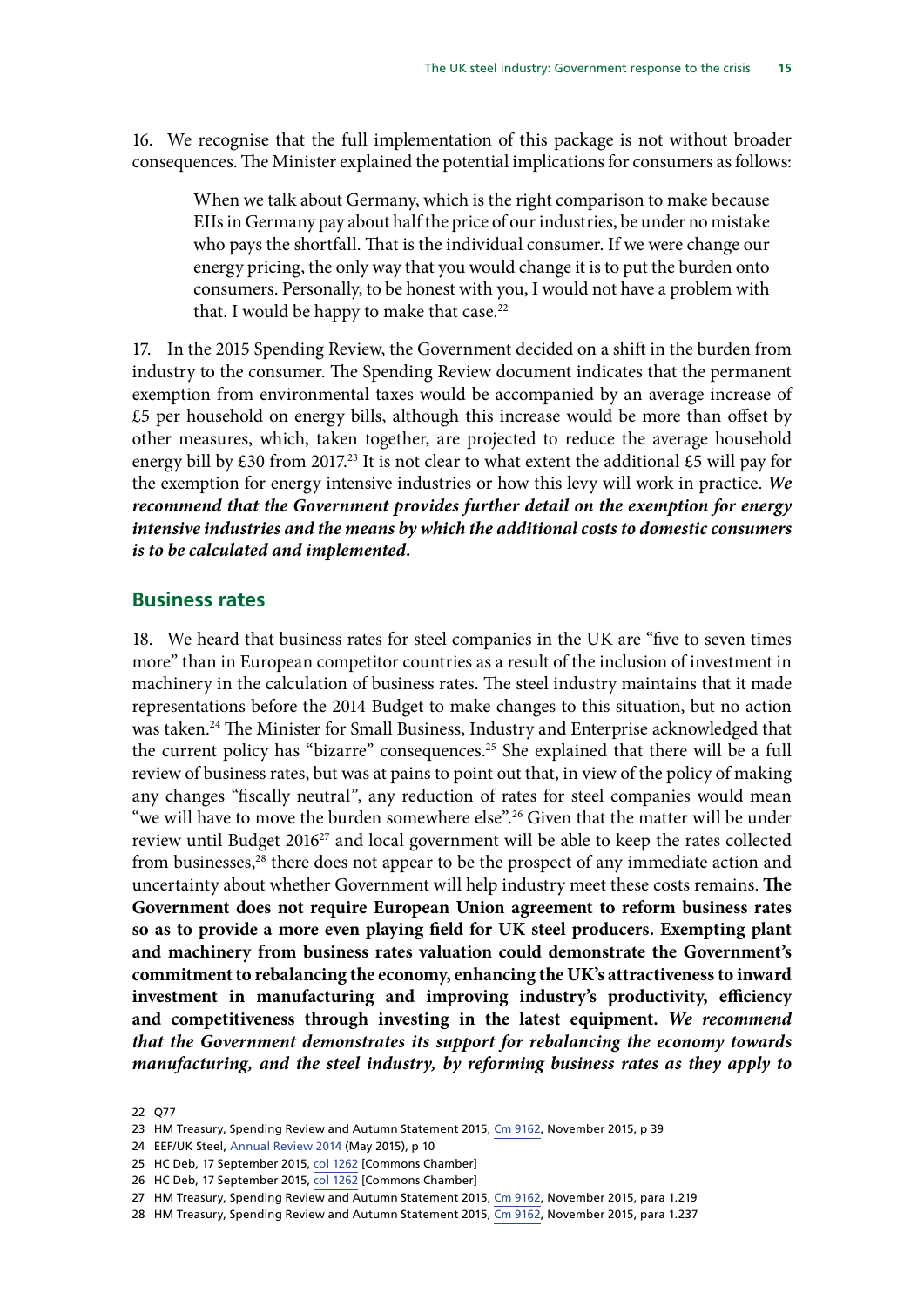<span id="page-19-0"></span>*manufacturing, with priority given to the removal of disincentives to invest in plant and machinery, at the earliest possible opportunity.*

### **Procurement**

19. Procurement policy is currently the subject of discussion of a government-initiated working group, which is considering what can be done to help UK producers to compete more effectively for major contracts.29 The Government published, on 30 October, new guidelines for departments to use for major projects when buying steel. The Minister explained that these would increase the visibility of opportunities for UK suppliers and "help steel providers compete on a level playing field with international suppliers for major government projects and stimulate competition."30 The new guidelines state that they are intended to ensure that government "applies a more strategic and transparent approach to the sourcing of steel in major projects."<sup>31</sup> We understand it is possible to include in invitations to tender provisions in relation to these factors without breaching state aid rules and that such flexibility is routinely used in other countries.<sup>32</sup>

20. **We welcome the action the Government has taken to amend procurement guidelines to improve the chances of UK steel companies securing business for major projects. However, the impact of these changes will not be apparent for some considerable time. We regret that this change in policy was not made many months, if not years, earlier. Whilst the new guidelines are welcome, the Government—not just the Minister—needs to actively champion the use of domestic steel in large public infrastructure projects.**  *We recommend that the National Infrastructure Commission looks closely at how the interests of UK steel industry and its supply chain can be considered in relation to large scale procurement decisions.*

### **Conclusions on the response to the crisis**

21. After the steel summit on 16 October, the Government established a set of working groups—each chaired by a minister—to consider issues relating to public procurement, international comparisons and competitiveness and productivity. Since then some of the steps taken in pursuit of the 'level playing field' can be attributable to these groups, though questions remain about the extent to which they themselves have brought about these changes and whether there has been sufficient engagement with sectoral groups or associations about the place of UK steel in supply chains. These signs of activity and talks are welcome, but they are not in themselves proof of changes to the business environment for steel. At the moment, the jury is still out on the effectiveness of the working groups.

22. With regards to the policy changes sought by industry to allow it to compete on a more equal basis at a European level, the Government's responses since the closure of the SSI plant at Redcar are set out in Table 2. Ministers have now secured some action, for example a change to procurement guidelines and agreement for a derogation from the Industrial Emissions Directive. But there is no guarantee that the most important issue—

<sup>29</sup> Department of Business, Innovation and Skills [\(UKS0006\)](http://data.parliament.uk/writtenevidence/committeeevidence.svc/evidencedocument/business-innovation-and-skills-committee/the-uk-steel-industry/written/260)

<sup>30</sup> Department of Business, Innovation and Skills [\(UKS0006\)](http://data.parliament.uk/writtenevidence/committeeevidence.svc/evidencedocument/business-innovation-and-skills-committee/the-uk-steel-industry/written/260)

<sup>31</sup> Crown Commercial Service, [Procurement Policy Note: Procuring steel in major projects,](https://www.gov.uk/government/uploads/system/uploads/attachment_data/file/473545/PPN_16-15_Procuring_steel_in_major_projects.pdf) Action Note 16/15, 30 October 2015

<sup>32</sup> European Commission, [State Aid Rules for the Steel Sector](http://www.oecd.org/sti/ind/Item%203c_3-%20EU_OECD-Steel.pdf)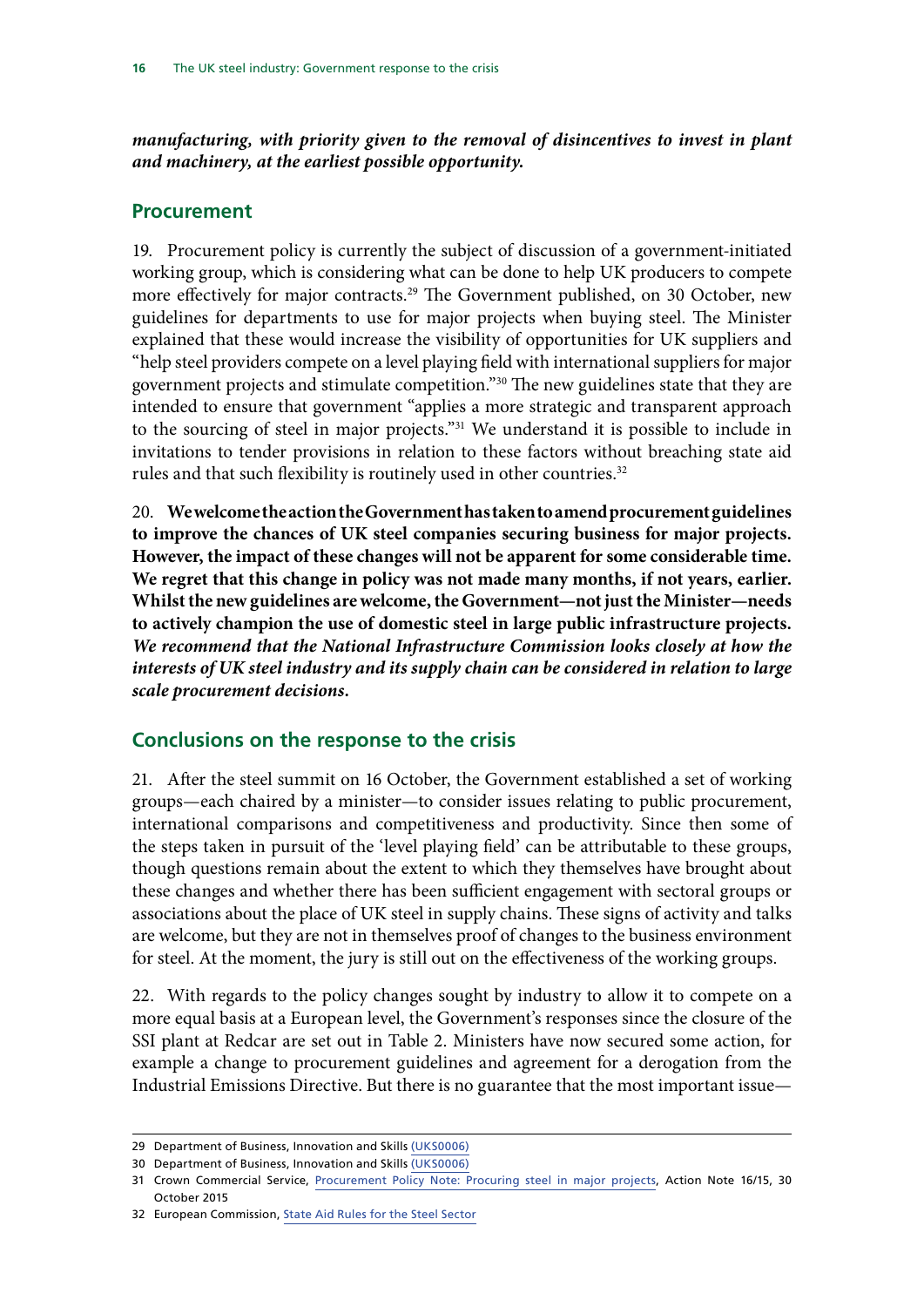<span id="page-20-0"></span>combatting the dumping of cheap steel—will be resolved imminently and therefore produce better conditions for the UK steel industry.

23. None of the challenges being considered in response to the current crisis are new: industry had been making the case that these areas need to be addressed for some years. UK Steel told us that industry had been "highlighting broadly the issues that we are talking about today eight years ago". The Minister concurred, explaining that on appointment "I had been told in no uncertain terms that there were grave problems in our steel industry". Indeed she told us that:

[...] nine months ago, we knew that there were difficulties and huge losses in the steel industry; that is a matter of public record.<sup>33</sup>

24. Government could and should have been more energetic in identifying policies that adversely affected UK industry and in pursuing the Energy Intensive Industries compensation package in the EU. Earlier action on business rates and procurement should have been a higher priority. We recognise that, since the crisis developed, progress has been made, in no small measure due to the personal commitment and energy of the Minister for Small Business, Industry and Enterprise. But there is still more activity than concrete action and this will need to change if further damage to the UK steel industry is to be avoided. We consider action at an international level on dumping in the next chapter.

25. There are also, perhaps, questions to be asked of the industry with regards to its handling of the issues which led to the current crisis. For example, in respect of SSI, Tom Blenkinsop MP, Chair of the All Party Parliamentary Group on Steel and metal related industries, acknowledged that "admittedly, in the last 12 to 18 months, the company's decisions were poor, to say the least."34 We also question whether there has been sufficient attention given across the sector to supporting UK producers and accompanying supply chains. No doubt there are companies in the UK which have been active in supporting UK steel. For example, we heard that 75% of the steel for one of Nissan's "most modern" vehicles is sourced from the UK.<sup>35</sup> If the underlying causes of the current crisis have been known about for some time, we would expect the Department to be closely engaged with industry so as to have early warning of any major difficulties. Events there indicate that there is no effective early warning system in Whitehall, a failing which greatly reduced the chances of saving the assets under threat. This weakness must be addressed.

### **Compensation for SSI workers**

26. Following the closure of Redcar steelworks and SSI going into liquidation, the Government announced a package, worth "up to £80m" for those affected, although up to  $£30m$  of this would be in the form of statutory redundancy payments.<sup>36</sup> In response to our request for a breakdown of how these funds would be allocated, the Government informed us that there were three elements to the package, as outlined below. The Minister explained that the figures were in some cases estimates, or provisional, as "the ultimate spend will be

35 Q27

<sup>33</sup> Q66

<sup>34</sup> Q53

<sup>36</sup> HC Deb, 13 October 2015, col 169 [Commons Chamber]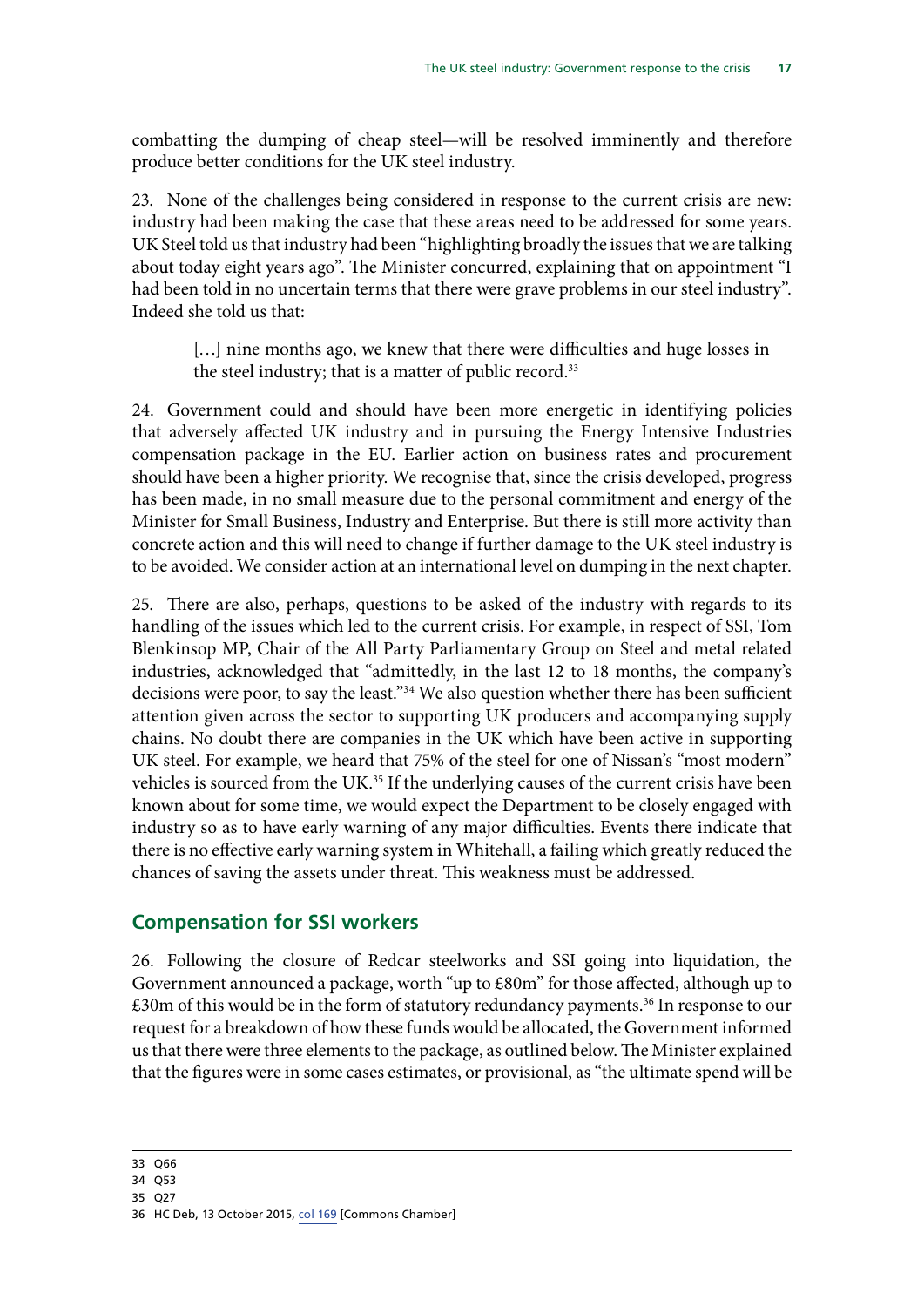demand-driven and in many cases will also depend on an individual's circumstances".<sup>37</sup> The package is split into three parts:

- (1) **Redundancy Payment:** To include Redundancy Pay, Holiday Pay, Arrears of wages, Notice Pay and missing Pensions Contributions, subject to statutory limits. We were told that to date, some £9.57m worth of claims have been paid or are currently being processed for payment by the Redundancy Payments Service and that "the first instalment of £1.1m has been made available towards a safety net fund to support SSI workers with short-term financial challenges".
- (2) **Retraining:** The Government says that it is prioritising programmes for those affected by Redcar's closure. For example, it has mobilised the Jobcentre Plus' Rapid Response Service. So far, up to £3m has been made available from the Skills Funding Agency's overall budget specifically for retraining redundant SSI workers, and those in the supply chain, through local colleges. £2.65m has been paid towards support the redeployment of 50 SSI apprentices.
- (3) **Local economy:** The Government is working with the local Task Force, led by Amanda Skelton, Chief Executive of Redcar and Cleveland Borough Council, to deliver on proposals which it brings forward.38

The provision of such support for those affected by the closure is important, but it is regrettable that the Government's response has focussed solely on compensating and retraining those who have lost their jobs, and not also sought to protect assets of national importance.

27. **Following the closure at Redcar, we welcome the rapid action the Government took to put together a package for those made redundant, but are not convinced that every effort was put into exploring how the plant could be saved from closure, within state aid rules. We regret the loss of facilities and assets and the inevitable loss of the skills needed to support them. Whilst we support the priority being given to encouraging local providers to take a lead on the allocation of some of this money, it is still far from clear whether the sums provided will be sufficient to support the economic regeneration and retraining required. The Government's response should be judged, not in terms of how much money has been allocated in redundancy payments, but on the impact on the communities affected, and the proportion of those who lost their jobs that are in work in six or twelve months' time. We will be keeping track of how the money announced is being spent and will return to the issue again. In the meantime,** *we recommend that the leader of the Task Force is provided with the necessary additional resources to enable her to carry this important work.* **We have commented here primarily on Redcar, but other communities across the UK affected by the closures mentioned previously will be facing similar concerns.**

38 Department for Business, Innovation and Skills [\(UKS0004\)](http://data.parliament.uk/writtenevidence/committeeevidence.svc/evidencedocument/business-innovation-and-skills-committee/the-uk-steel-industry/written/24330.html)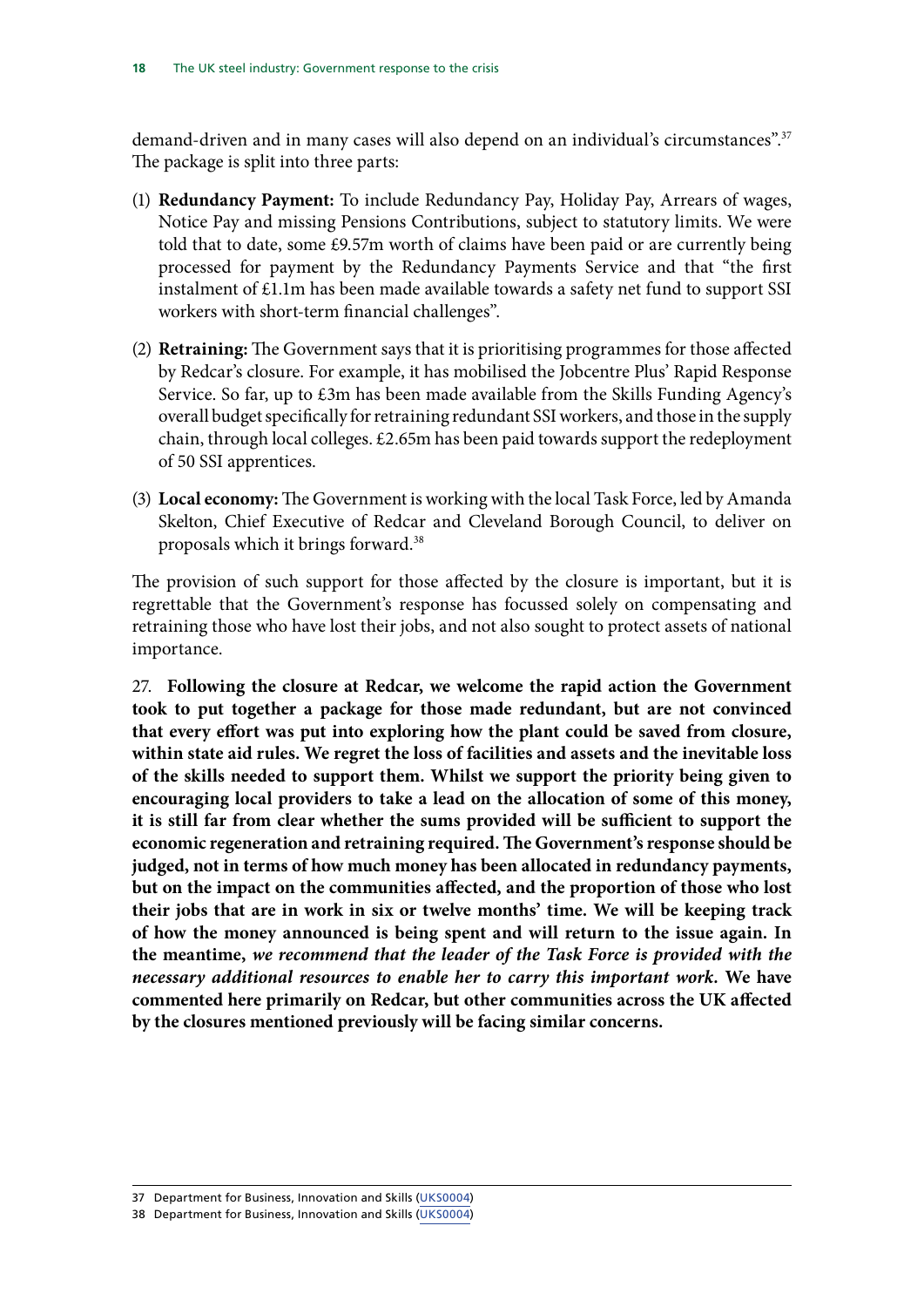## <span id="page-22-0"></span>3 Effective action on unfair trade practices

28. Whilst the Government has now begun to take steps to help the UK steel industry to compete on a more equal basis with other European countries, the global competitiveness of European steel against the over-production in China remains an issue. Indeed, it represents a far more significant long term threat to both UK and European competitiveness. Since 2009, total steel exports from China have quadrupled; and in that period the EU has seen a 50% increase in steel imports from that country.<sup>39</sup>



#### **Figure 8: Chinese steel exports 2009–14**

Source: EEF / UK Steel Annual Review

29. In the rebar (wire rod) market, Chinese share of the UK market increased from zero at the start of 2013 to 37% by the end of 2014.40 The overall increase of Chinese steel production has been described by UK Steel as a "massive surge".41 As a consequence, the price of steel dropped by 45% in 12 months, from \$500 a tonne to about \$280 in September 2015.42 The industry argues that most Chinese producers are state owned and are able to operate at a loss by receiving state subsidies.<sup>43</sup> As a result, Chinese producers have been accused of dumping steel—selling below the domestic cost price—on European markets. **The scale of the problem should not be underestimated. Even if the Government was able to deliver on all the other asks outlined in the previous chapter, the future of the industry would remain in doubt unless effective action at an international level is taken to level the playing field in terms of trade practices and global pressures.**

30. We heard two key messages relating to unfair global trade practices: that the EU needed to do better at responding to dumping complaints and that the UK needed to address its vulnerability to these practices.

41 Q42

<sup>39</sup> EEF/UK Steel, [Annual Review 2014](http://www.eef.org.uk/uksteel/Publications/UK-Steel-Annual-Review-2014.htm) (May 2015), p 7

<sup>40</sup> EEF/UK Steel, [Annual Review 2014](http://www.eef.org.uk/uksteel/Publications/UK-Steel-Annual-Review-2014.htm) (May 2015), p 7

<sup>42</sup> UK steel industry: statistics and policy, Standard Note [SN07317](http://researchbriefings.files.parliament.uk/documents/CBP-7317/CBP-7317.pdf), House of Commons Library, October 2015

<sup>43</sup> EEF / UK Steel briefing for round table meetings [not published]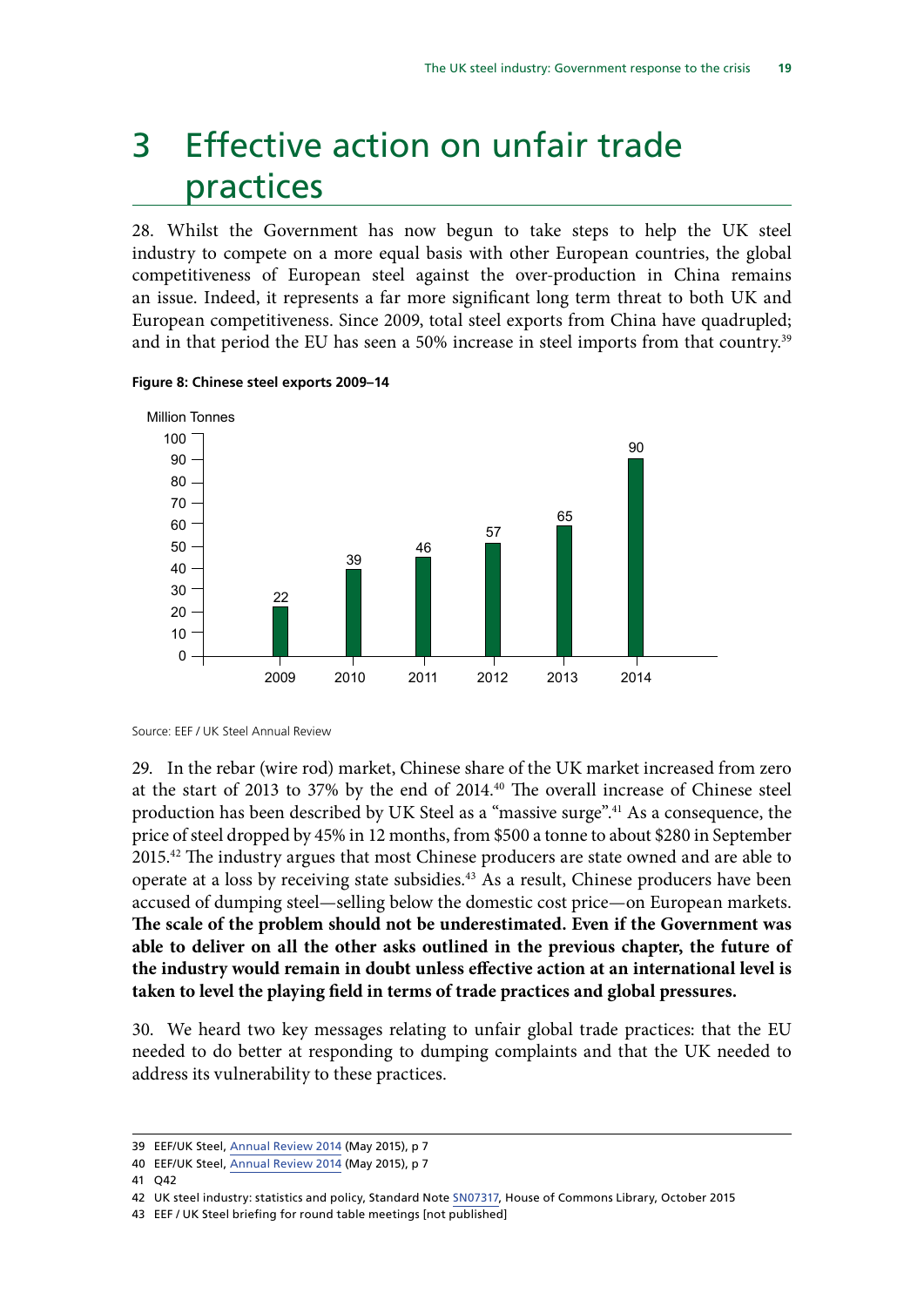### <span id="page-23-0"></span>**EU action**

31. The EU is capable of taking action against dumping and has already introduced a number of measures against various steel products from China and Taiwan. For example, protective measures taken on wire and rod imports from China have been in place since 2009 and recently renewed.44 We heard that the UK has normally opposed protectionist measures when they come before the Council of Ministers. However, **the Minister for Small Business, Industry and Enterprise told us that, shortly after taking up her current role, in July 2015, she succeeded in changing the UK's stance to voting in favour of the extension in relation to wire rod.**<sup>45</sup>**We applaud this action, which sends a signal as to the Government's commitment to fair trade, and we commend the Minister for taking this step. We believe that UK Ministers should have actively promoted EU action in support of European steel at a much earlier stage, and urge Ministers to pursue an EUwide response to illegal trade practices.**

32. In May 2015 the Commission announced an investigation into the latest dumping allegations, but we understand that these investigations can usually be expected to take between nine and fifteen months.<sup>46</sup> The Secretary of State pursued this issue at an additional meeting of the EU Competitiveness Council, on 9 November 2015. At this meeting, it was agreed that action should be taken to speed up the current investigation and to provide resources for the investigation of new cases. Discussions with key steel producing countries, including China, would be "intensified".47 Following requests from industry, the Prime Minister raised the issue of steel supply with the Chinese President on his visit to London in October 2015. We were told that President Xi reported that China also faced pressures on its steel industry and "had plans to reduce capacity of its steel production."48 **We acknowledge that the Government has raised the issue of the overproduction of Chinese steel on a bilateral basis and at an EU level. But no tangible action or agreement has come out of it. We are therefore concerned that this is merely talking with no improvement for the UK or European steel industry; much more sustained pressure is required.** 

33. In contrast, other global competitors appear far more agile and active in maintaining their domestic steel capacity and capability. In the US, the process for reaching a decision on illegal dumping can take less than two months, for example.<sup>49</sup> Tor Farquhar of Tata Steel Europe, told us that "the US have very effectively put up barriers to unfair trade".<sup>50</sup> If the EU is unable to act swiftly to combat dumping from other countries, notably China, steel companies operating in Europe are likely to face a very difficult future in the medium term. This action is not about advocating protectionism, but about being proactive and dynamic in tackling unfair trade practices which are at odds with international trade standards. **Whilst we recognise that Member States may take whatever steps they can to protect domestic industry—and UK governments may not have done as much as some—we believe that it should not be left to individual Member States to take action against unfair competition. Successive governments should have done much more to** 

<sup>44</sup> Q60

<sup>45</sup> Q66 [Anna Soubry] and Department of Business, Innovation and Skills [\(UKS0006\)](http://data.parliament.uk/writtenevidence/committeeevidence.svc/evidencedocument/business-innovation-and-skills-committee/the-uk-steel-industry/written/260)

<sup>46</sup> ["EU opens investigation into Chinese steel rebar imports",](http://uk.reuters.com/article/uk-eu-china-trade-steel-idUKKBN0NL0U020150430) Reuters, 30 April 2015

<sup>47</sup> Department of Business, Innovation and Skills [\(UKS0006\)](http://data.parliament.uk/writtenevidence/committeeevidence.svc/evidencedocument/business-innovation-and-skills-committee/the-uk-steel-industry/written/260)

<sup>48</sup> Department of Business, Innovation and Skills [\(UKS0006\)](http://data.parliament.uk/writtenevidence/committeeevidence.svc/evidencedocument/business-innovation-and-skills-committee/the-uk-steel-industry/written/260)

<sup>49</sup> United States International Trade Commission, [Understanding Antidumping & Countervailing Duty Investigations](http://www.usitc.gov/press_room/usad.htm), accessed 15 December 2015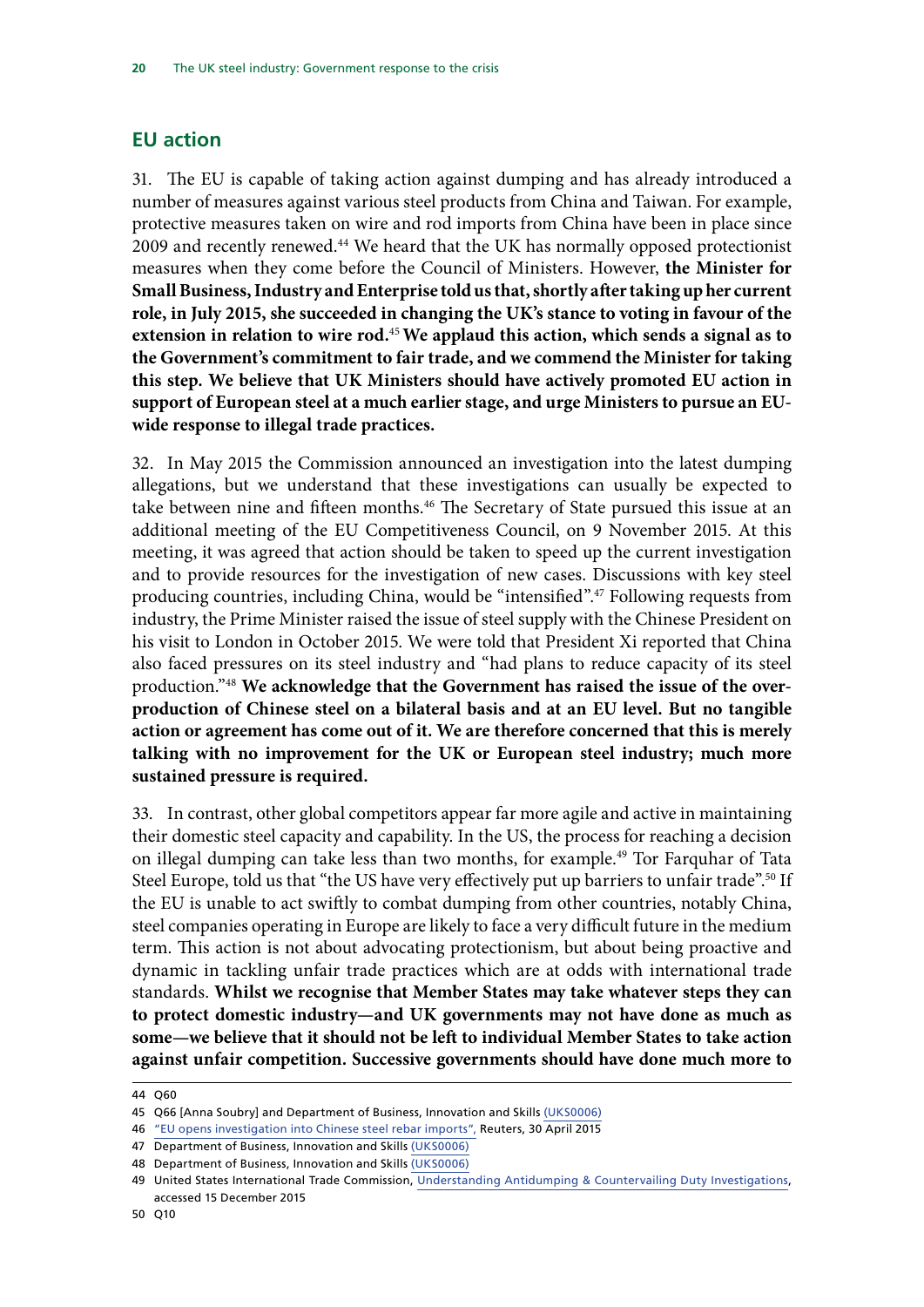<span id="page-24-0"></span>**press for accelerated action at an EU level.** *We recommend that the Government now uses its influence to seek the early completion of investigations by the Commission into dumping in order to enable effective action to be taken as early as possible. It should further seek to reform the bureaucratic procedures that prevents the EU reacting to allegations of dumping with the speed of its main international competitors.*

### **UK vulnerability**

34. Secondly, we heard concerning reports that the UK was somehow more vulnerable than other EU producers to the effects of this dumping. In 2014 the UK imported 687,000 tonnes of steel from China, compared to 303,000 tonnes the year before. Luis Sanz, Celsa Steel UK, explained the impact of Chinese dumping on the UK as follows:

[...] obviously globally there is an oversupply, and we can analyse this and get to the conclusion that out of the oversupply, more than 50% of the problem is coming from China, and these are the numbers. […] China, in 2013, of the products that we produce, which is the reinforcing bar and the wire rod, imported 4,000 tons per month to the European Union, and all the 4,000 tons were coming into the UK, so that is less than 50,000 a year. In 2015, during the first seven months, China has imported to the European Union, for these products, 26,000 tons per month. That is more than a 500% increase in two years. They have taken 40% of the UK market share in two years. Of these 26,000 tons that have gone into the European Union, 24,500 have come to the UK, which is 94%. The other 6% has gone to Ireland. The rest of the countries have taken nil.<sup>51</sup>

35. We find these figures extraordinary. By way of explanation, we heard that other EU countries are taking action to protect their national industries "with and without EU permission" by "interpreting European law in the way that best suits their industry".52 If these statistics are accurate, it would appear that the UK is uniquely and alarmingly vulnerable to imports of cheap steel from China. It must be the responsibility of the industry itself to predict and respond to long term trends in global production and consequently prices. The consequences of the recent increase in steel production in China is something which UK producers should have been alert to, and we have not explored in this inquiry the extent to which this was the case. But industry is entitled to expect that action will be taken against unfair trading practices and that the UK Government will provide similar support to that provided by other European competitors.

36. **The evidence we have heard about the level of dumping in the UK is extremely worrying and should be a serious cause for concern for the Government.** *We recommend that, as a matter of urgency, the Government investigates what steps other European countries take to protect themselves against dumping and explore the reasons behind the high proportion of imports from China into the UK. The results of this investigation should be set out in the Government's response to this Report.*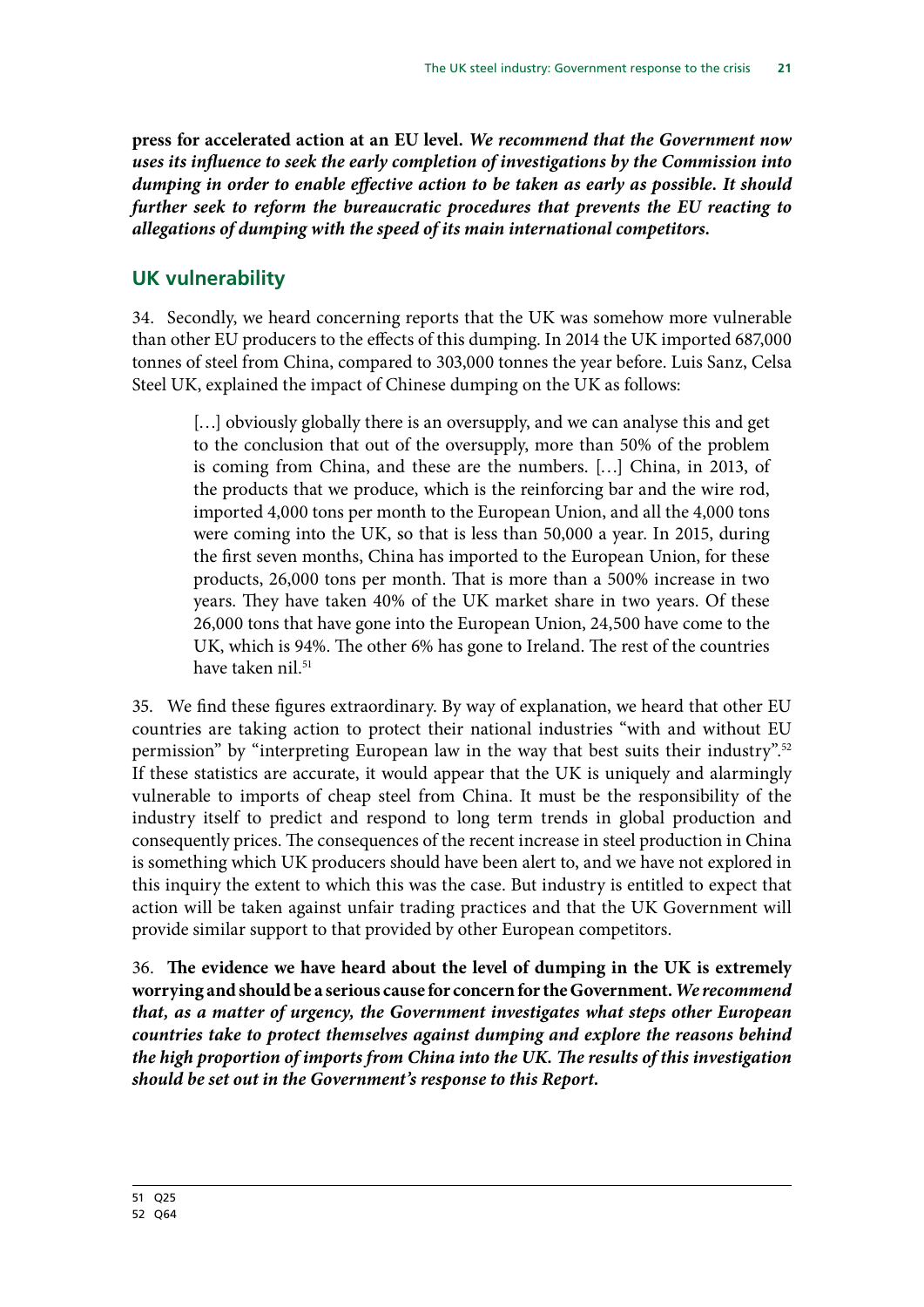## <span id="page-25-0"></span>4 Strategic importance of steel

### **Government industrial policy**

37. The Government's response to the steel crisis should also be seen in the context and perhaps as an example—of its broader industrial policy. The language of this policy has shifted from the "industrial strategy" of the previous government to the "industrial approach" preferred by the current Secretary of State, although he told us that they "mean essentially the same thing".<sup>53</sup> He stressed that, while Government can help any industry, "I do not want to be in a position where it looks like the Government have favourites and therefore we do not care about other industries."54 In contrast, the Minister for Small Business, Industry and Enterprise, Anna Soubry MP, was happier to acknowledge that the Government has priorities: "We have never moved away from looking at and understanding what sectors are important to us."55 The Chancellor of the Exchequer said in his Autumn Statement that "Businesses also need an active and sustained industrial strategy. That strategy, launched in the last Parliament, continues in this one."56 **We agree with the Chancellor on the need for an industrial strategy. Whether it is called a strategy or an approach may primarily be a matter of semantics; what matters is that the Government supports those industries which it considers to be important and the foundation industries which support them.**

38. Ministers have consistently spoken of the importance of the steel industry. The Prime Minister has described it as "vital".<sup>57</sup> The Minister for Small Business, Industry and Enterprise disagreed with the suggestion that the steel in industry "is not strategically important."<sup>58</sup> She said that "The steel industry is a very important part of our manufacturing sector, it is important to our country and we have to do everything we can for it".<sup>59</sup> She explained to us that:

There are certain things, aren't there, which you think, as a country, you could possibly live without? But then there are the core things that you need for any good economy, and one of those things is a steel industry, and we agreed on that. [...] Defence is a really good example of the need to produce your own steel. I always put it this way. Come the time when HS2 and HS3 place the orders for rail tracks to be made of steel, I want those rail tracks to be made, rolled, whatever it is, in Britain, and made from British steel. That, if you like, is the emotional hook upon which all our work is now resting, to secure what is left of the British steel industry.<sup>60</sup>

We agree that there are sound strategic reasons for the country to maintain the capacity to produce steel. That capacity is now in danger of being lost.

- 57 Q66
- 58 Q67

60 Q68

<sup>53</sup> Oral evidence taken on [14 October 2015](http://data.parliament.uk/writtenevidence/committeeevidence.svc/evidencedocument/business-innovation-and-skills-committee/work-of-the-department-for-business-innovation-and-skills/oral/23106.pdf), HC (2015-16) 500, Q41

<sup>54</sup> Oral evidence taken on [14 October 2015](http://data.parliament.uk/writtenevidence/committeeevidence.svc/evidencedocument/business-innovation-and-skills-committee/work-of-the-department-for-business-innovation-and-skills/oral/23106.pdf), HC (2015-16) 500, Q42

<sup>55</sup> Q176

<sup>56</sup> HC Deb, 25 November 2015, col 1367 [Commons Chamber]

<sup>59</sup> HC Deb, 15 July 2015, col 325WH [Westminster Hall]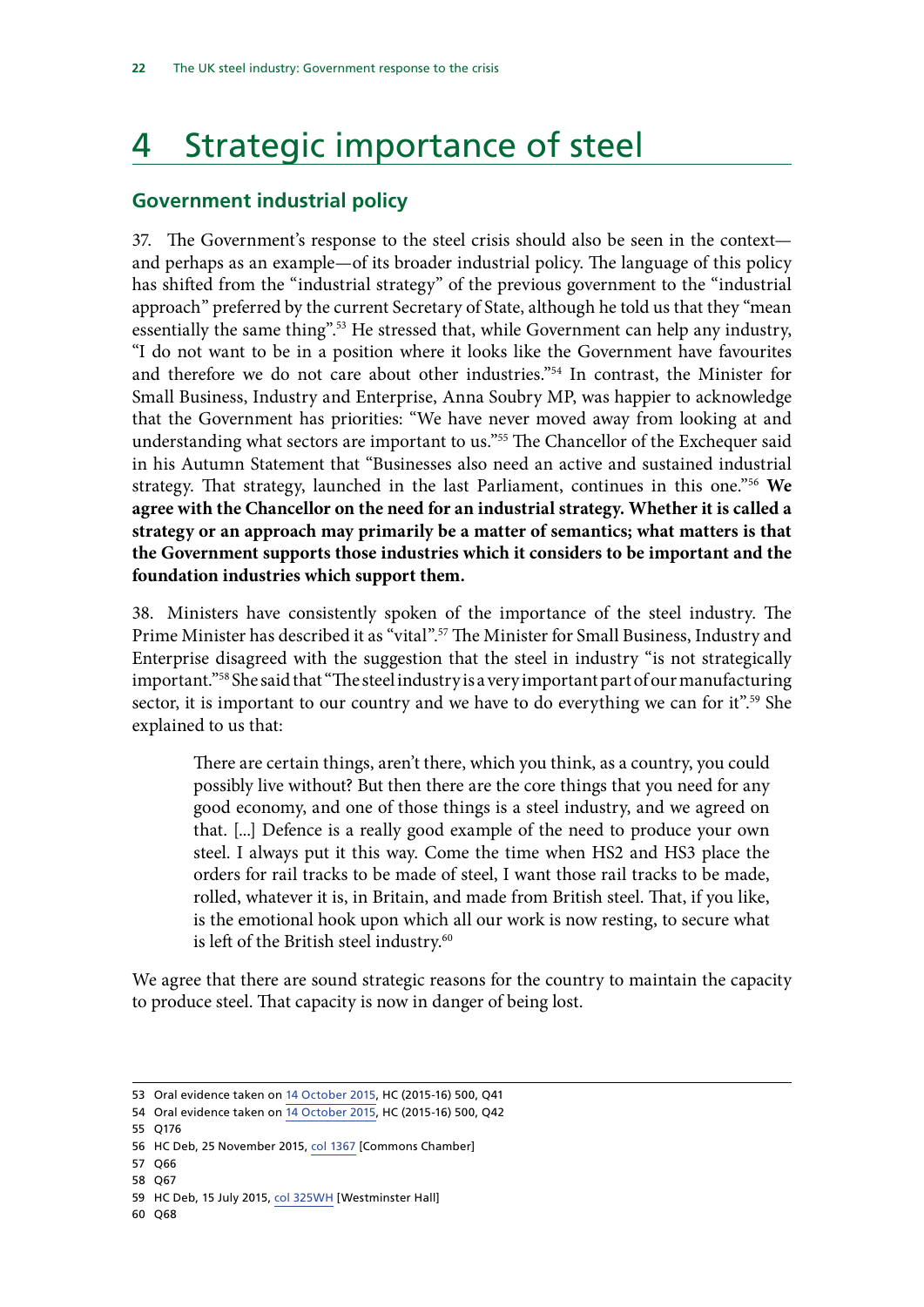### <span id="page-26-0"></span>**Industrial capacity and skills**

39. In the case of the steel sector, the prospects of future growth have been severely damaged by the irrevocable loss of capacity and skills. In their evidence to us Community argued that "Government must recognise that major steel assets, like the Redcar blast furnace and coke ovens, are national strategic assets of critical importance to our economic future and security."61 Tom Blenkinsop, MP, told us that

I still firmly believe that, if a programme was put in place in order to maintain the coke ovens and properly mothball the blast furnace, you could have retained the assets in situ, until these five elements were put in place and the market buoyed again.<sup>62</sup>

40. Once facilities have been closed, it is unrealistic to expect them to be recoverable. The Minister did not dissent from this view, telling us that "I think, sadly, it is not going to come back, and that is dreadful."63 The costs of cleaning up the land and preparing it for future use have not been calculated but are likely to be large.

41. The loss of skills is equally difficult to rectify. Recent events and closures have led to the announcement of over 5,000 job losses already. There will also be a significant if unquantifiable number of jobs lost as a result of the impact on businesses in associated supply chains. Roy Rickhuss told us that

What we see quite often in the UK is that when there is a downturn, workers get laid off, those skills get lost, and it is very difficult then to bring them back.<sup>64</sup>

42. Having these assets is vital to help the industry rebuild after the worst of the current crisis has passed and market conditions are more favourable. It is possible for skills to be preserved. Roy Rickhuss explained that there had been effective skills retention programmes, both in this country—when Teesside Cast Products was mothballed—and also in the Netherlands.<sup>65</sup> We have not seen similar schemes following the Redcar closure. The consequent loss of capability for the industry, and for the UK, is irrevocable. **Given the importance with which Ministers themselves have held the steel industry we regret that Ministers were not able to give more attention to investigating the potential for maintaining existing facilities and preserving the skills base.**

### **Future for steel**

43. It is primarily for industries themselves to adjust to the changing economic climate and prepare to meet future challenges posed by the global market. We have not examined in detail the actions of the companies themselves in this brief inquiry, nor the industry's performance in planning for the future. There are, no doubt, questions to be asked. Regardless of where responsibility lies for the current crisis, if steel is to have a viable future in the UK, it needs to adjust and plan for the future. The metals sector, of which steel is a part, has now sought to do this. The Government has supported the work of the

<sup>61</sup> Community [\(UKS0002\)](http://data.parliament.uk/writtenevidence/committeeevidence.svc/evidencedocument/business-innovation-and-skills-committee/the-uk-steel-industry/written/23594.html) para 3.7

<sup>62</sup> Q53

<sup>63</sup> Q105

<sup>64</sup> Q11 [Roy Rickhuss]

<sup>65</sup> Q11 [Roy Rickhuss]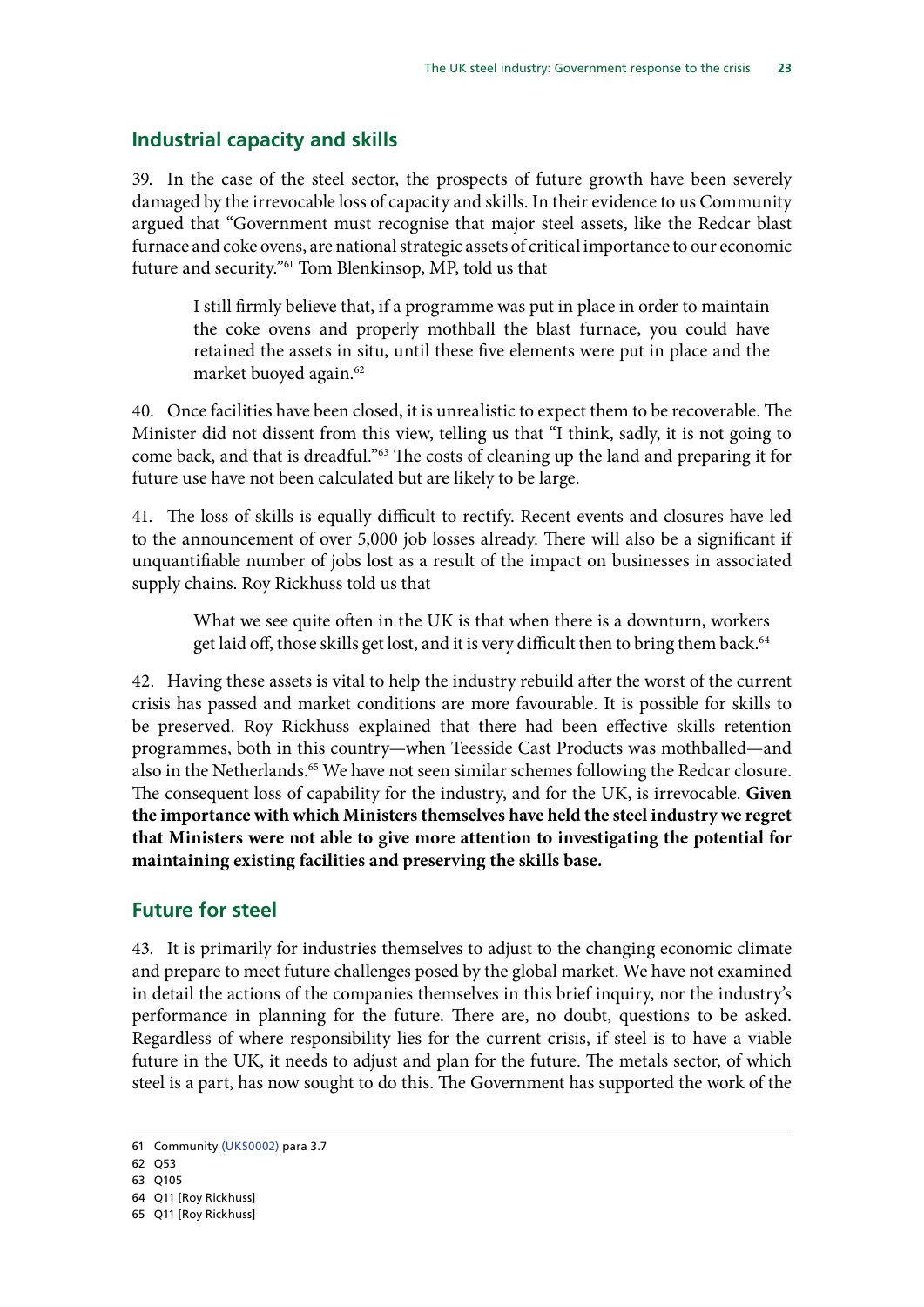<span id="page-27-0"></span>Metals Forum to establish a strategy for the future. In its recent document, *Vision 2030*, the Minister for Small Business, Industry and Enterprise wrote:

The Metals Strategy will provide a platform for Government to work with the sector on the issues which may hold back growth of the sector.<sup>66</sup>

The Metals Forum seeks to provide a single voice for the component parts of the sector in order to improve connectivity within the industry and maximise its value and contribution to the economy.

44. The document itself recognises the need for considerable change within the sector but does not set out a clear list of agreed actions to be taken in respect of the steel industry. It is a good start and we welcome the Government's engagement. But even if the five asks from industry are delivered in full, more work needs to be done to develop detailed policies and measures to provide for a more secure future. The working groups established by the Government and the Metals Strategy should represent the start of a better, strategic and proactive, relationship between industry and government. **Having accepted that the steel industry is of strategic importance to the country, the Government has a responsibility to do what it reasonably can to protect its health.** *We recommend that the Government identifies and articulates the type of steel industry it believes is required in the UK and works with the industry to establish the detailed measures and actions required to secure its future over the medium to long term.*

### **Lessons learned**

45. Whatever the results of the Government's immediate action, there are potentially useful lessons to be drawn from the current crisis for future policy. First, it appears that Whitehall was insufficiently sensitive to the warning bells that had been sounded by the steel industry for some time. There needs to be ongoing engagement and escalation where necessary, rather than crisis management late in the day. Secondly, it is clear that over a number of years that the UK has not taken full advantage of state aid rules to support UK business. More clarity and proactive engagement is required. Thirdly, we now know that rapid action is possible. Ministers have demonstrated over recent weeks that where there is the political will and commitment, it is possible to make progress domestically and to be more proactive in pursuing UK interests at an EU level.

46. We do not believe that industries should expect to receive hand-outs from governments, however important they may be. But they should generally be entitled to expect from government domestic legislation that allows them to compete fairly with our European neighbours, and support at an international level in securing fair competition globally. **The Government should now work with industry to consider the extent to which the success of other core sectors is threatened as a result of domestic policy decisions as opposed to global market pressures.** *We recommend that the Government should set out what mechanisms it will put in place to maintain close links with key sectors and how it will ensure that it can act at an early stage to avoid the damage suffered by the UK steel industry being experienced by other key sectors. We further recommend that the Government should publish and publicise clear guidance on what is and is not permissible under state aid rules, based upon an examination of current European practice.*

<sup>66</sup> Metals Forum, [Vision 2030, The UK Metals Industry's New Strategic Approach,](http://www.alfed.org.uk/files/Press%20Articles/MIS%20printed%20report%202015.pdf) (October 2015)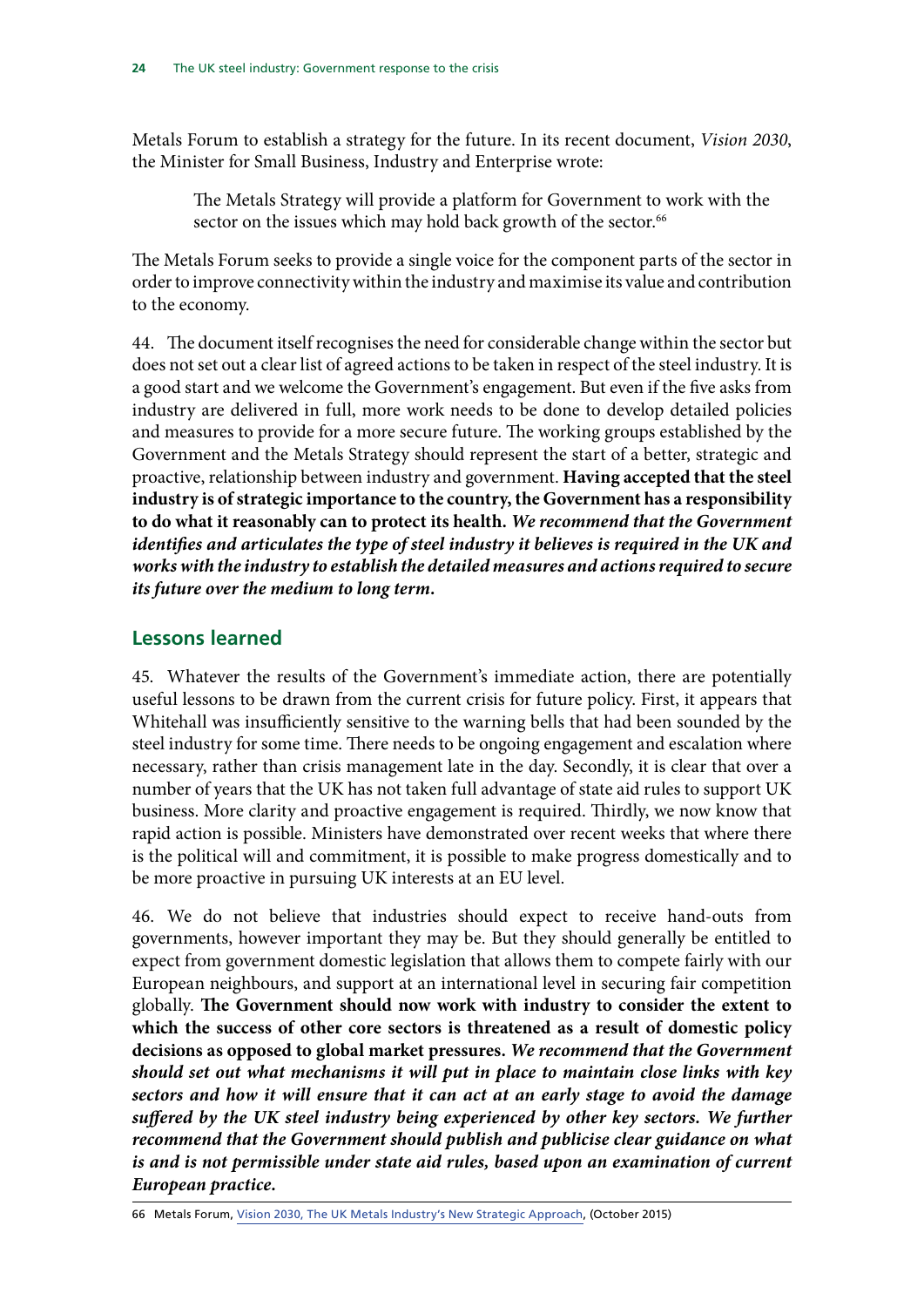## <span id="page-28-0"></span>5 Conclusion

47. **In this inquiry we have found that the Government identified steel as an industry of vital importance but, like its predecessors, did not have the effective early warning systems in place to detect and address mounting problems. Since the closure of Redcar, we recognise that Ministers have worked hard to mitigate the impact of closures and start addressing the policy challenges identified, both domestically and at a European level. But increased activity has not yet translated into measurable impact for those in the industry and the communities they sustain. Nor will current measures in themselves be enough to provide certainty for the future. The Government must now work with industry to establish what a sustainable future for UK steel looks like, and then commit to taking the necessary measures to help deliver it.**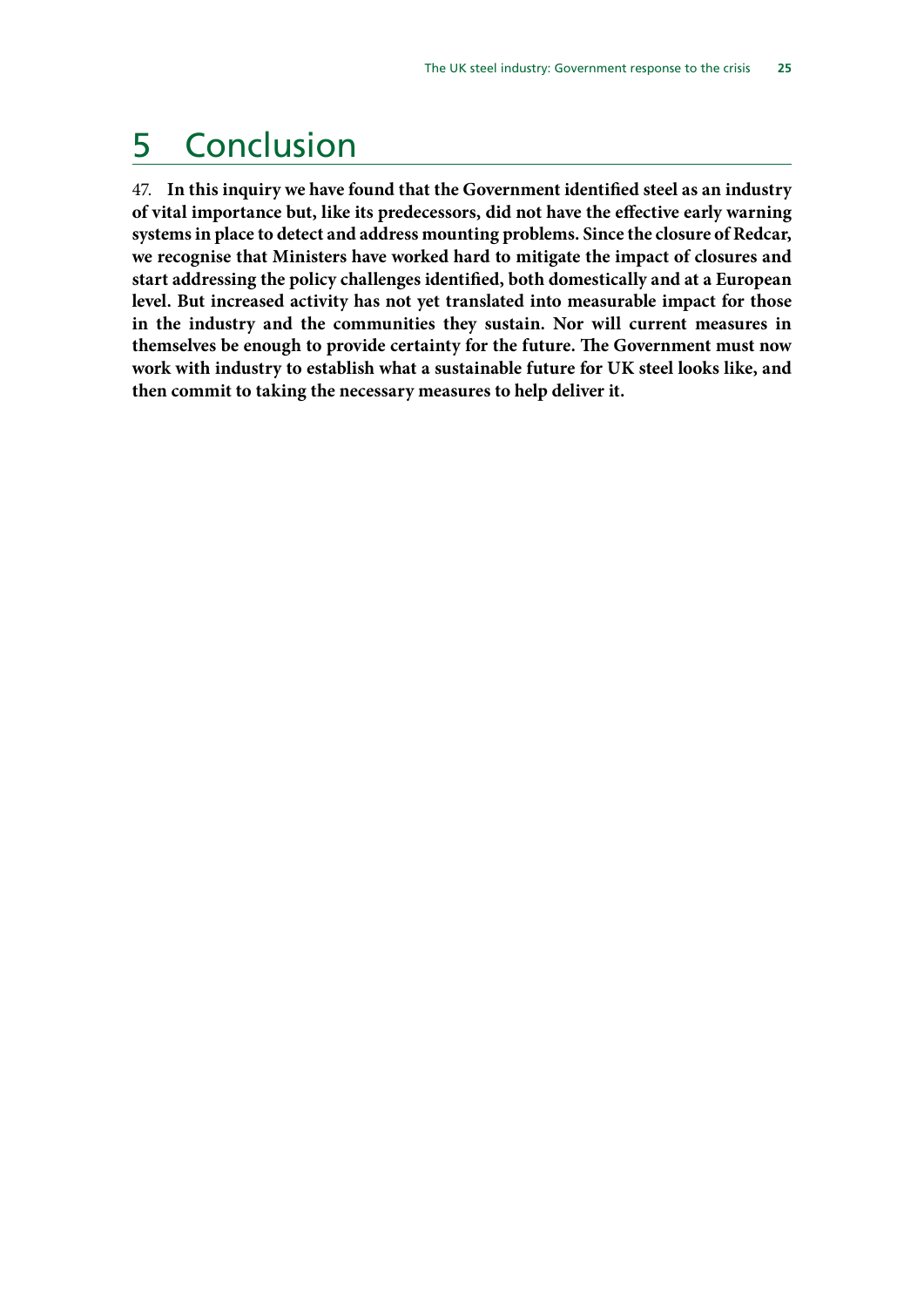## <span id="page-29-0"></span>Conclusions and recommendations

### Government response to the steel crisis: creating a level playing field

- 1. We welcome this change in policy on energy intensive industries, which should provide greater certainty for the steel industry. However, we regret that after the previous Government brought forward the compensation package in 2011 Ministers have still not succeeded in implementing it in full. Successive Governments have not prioritised the issue sufficiently to force it up the agenda at the European Commission, which could have approved the full package years ago. This delay has directly affected the competitiveness of the UK steel industry and been a contributory factor to the current crisis. (Paragraph 15)
- 2. We recommend that the Government provides a timescale for how this compensation will be provided to industry in its response to this Report. (Paragraph 15)
- 3. We recommend that the Government provides further detail on the exemption for energy intensive industries and the means by which the additional costs to domestic consumers is to be calculated and implemented. (Paragraph 17)
- 4. The Government does not require European Union agreement to reform business rates so as to provide a more even playing field for UK steel producers. Exempting plant and machinery from business rates valuation could demonstrate the Government's commitment to rebalancing the economy, enhancing the UK's attractiveness to inward investment in manufacturing and improving industry's productivity, efficiency and competitiveness through investing in the latest equipment. (Paragraph 18)
- 5. We recommend that the Government demonstrates its support for rebalancing the economy towards manufacturing, and the steel industry, by reforming business rates as they apply to manufacturing, with priority given to the removal of disincentives to invest in plant and machinery, at the earliest possible opportunity. (Paragraph 18)
- 6. We welcome the action the Government has taken to amend procurement guidelines to improve the chances of UK steel companies securing business for major projects. However, the impact of these changes will not be apparent for some considerable time. We regret that this change in policy was not made many months, if not years, earlier. Whilst the new guidelines are welcome, the Government—not just the Minister—needs to actively champion the use of domestic steel in large public infrastructure projects. (Paragraph 20)
- 7. We recommend that the National Infrastructure Commission looks closely at how the interests of UK steel industry and its supply chain can be considered in relation to large scale procurement decisions. (Paragraph 20)
- 8. Following the closure at Redcar, we welcome the rapid action the Government took to put together a package for those made redundant, but are not convinced that every effort was put into exploring how the plant could be saved from closure, within state aid rules. We regret the loss of facilities and assets and the inevitable loss of the skills needed to support them. Whilst we support the priority being given to encouraging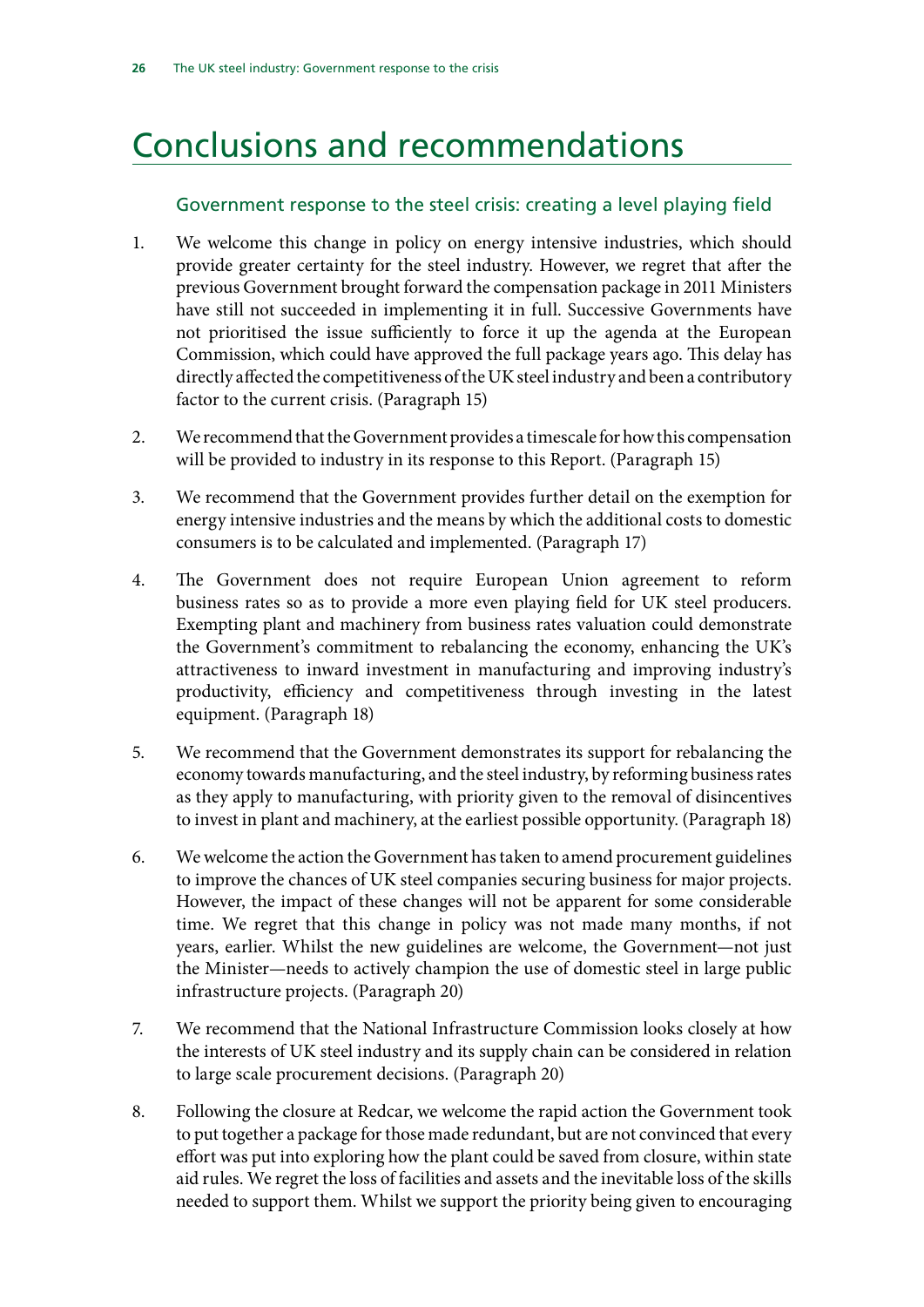local providers to take a lead on the allocation of some of this money, it is still far from clear whether the sums provided will be sufficient to support the economic regeneration and retraining required. The Government's response should be judged, not in terms of how much money has been allocated in redundancy payments, but on the impact on the communities affected, and the proportion of those who lost their jobs that are in work in six or twelve months' time. We will be keeping track of how the money announced is being spent and will return to the issue again. (Paragraph 27)

- 9. We recommend that the leader of the Task Force is provided with the necessary additional resources to enable her to carry this important work. (Paragraph 27)
- 10. We have commented here primarily on Redcar, but other communities across the UK affected by the closures mentioned previously will be facing similar concerns. (Paragraph 27)

### Effective action on unfair trade practices

- 11. The scale of the problem should not be underestimated. Even if the Government was able to deliver on all the other asks outlined in the previous chapter, the future of the industry would remain in doubt unless effective action at an international level is taken to level the playing field in terms of trade practices and global pressures. (Paragraph 29)
- 12. The Minister for Small Business, Industry and Enterprise told us that, shortly after taking up her current role, in July 2015, she succeeded in changing the UK's stance to voting in favour of the extension in relation to wire rod. We applaud this action, which sends a signal as to the Government's commitment to fair trade, and we commend the Minister for taking this step. We believe that UK Ministers should have actively promoted EU action in support of European steel at a much earlier stage, and urge Ministers to pursue an EU-wide response to illegal trade practices. (Paragraph 31)
- 13. We acknowledge that the Government has raised the issue of the over-production of Chinese steel on a bilateral basis and at an EU level. But no tangible action or agreement has come out of it. We are therefore concerned that this is merely talking with no improvement for the UK or European steel industry; much more sustained pressure is required. (Paragraph 32)
- 14. Whilst we recognise that Member States may take whatever steps they can to protect domestic industry—and UK governments may not have done as much as some—we believe that it should not be left to individual Member States to take action against unfair competition. Successive governments should have done much more to press for accelerated action at an EU level. (Paragraph 33)
- 15. We recommend that the Government now uses its influence to seek the early completion of investigations by the Commission into dumping in order to enable effective action to be taken as early as possible. It should further seek to reform the bureaucratic procedures that prevents the EU reacting to allegations of dumping with the speed of its main international competitors. (Paragraph 33)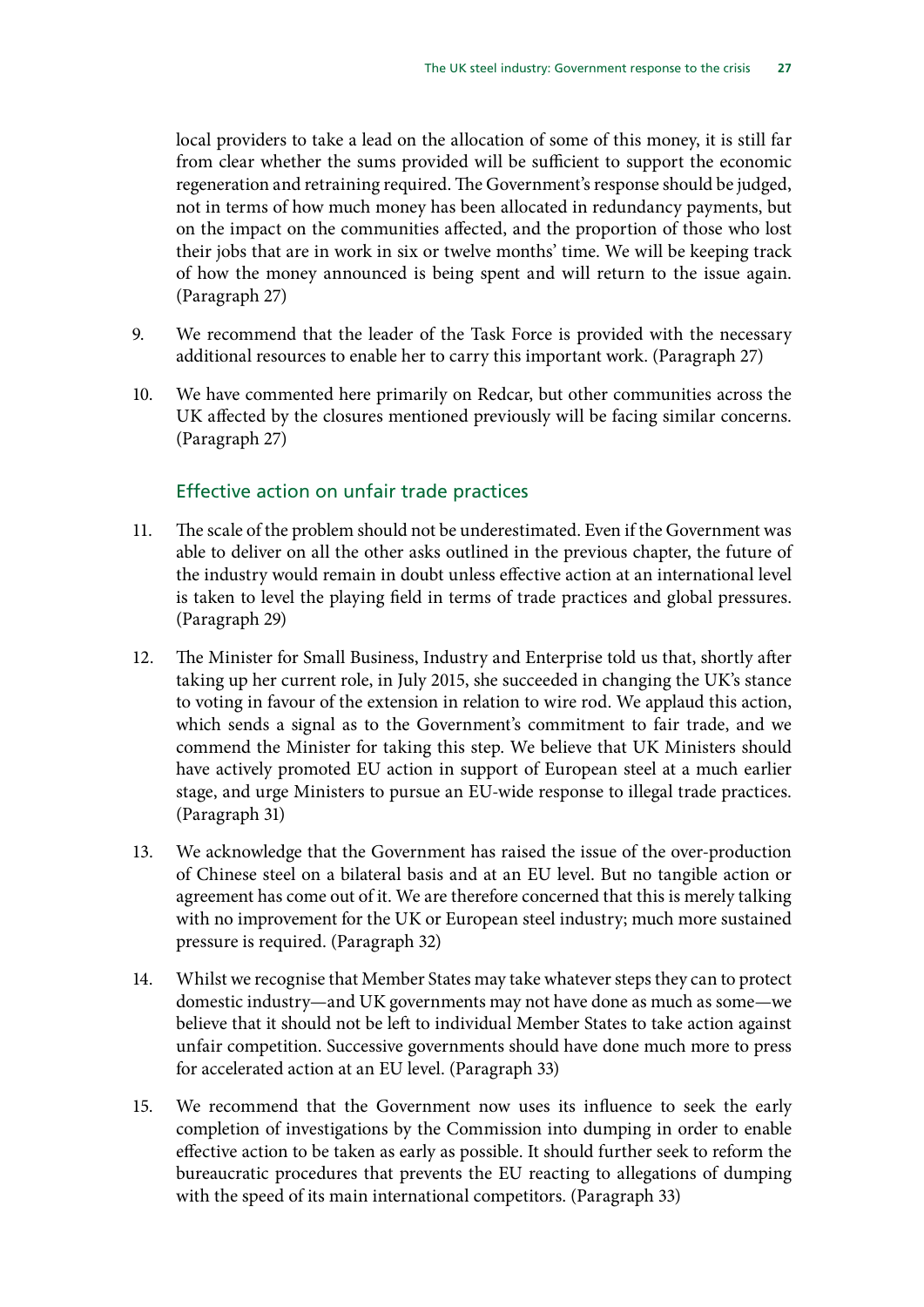- 16. The evidence we have heard about the level of dumping in the UK is extremely worrying and should be a serious cause for concern for the Government. (Paragraph 36)
- 17. We recommend that, as a matter of urgency, the Government investigates what steps other European countries take to protect themselves against dumping and explore the reasons behind the high proportion of imports from China into the UK. The results of this investigation should be set out in the Government's response to this Report. (Paragraph 36)

### Strategic importance of steel

- 18. We agree with the Chancellor on the need for an industrial strategy. Whether it is called a strategy or an approach may primarily be a matter of semantics; what matters is that the Government supports those industries which it considers to be important and the foundation industries which support them. (Paragraph 37)
- 19. Given the importance with which Ministers themselves have held the steel industry we regret that Ministers were not able to give more attention to investigating the potential for maintaining existing facilities and preserving the skills base. (Paragraph 42)
- 20. Having accepted that the steel industry is of strategic importance to the country, the Government has a responsibility to do what it reasonably can to protect its health. (Paragraph 44)
- 21. We recommend that the Government identifies and articulates the type of steel industry it believes is required in the UK and works with the industry to establish the detailed measures and actions required to secure its future over the medium to long term. (Paragraph 44)
- 22. The Government should now work with industry to consider the extent to which the success of other core sectors is threatened as a result of domestic policy decisions as opposed to global market pressures. (Paragraph 46)
- 23. We recommend that the Government should set out what mechanisms it will put in place to maintain close links with key sectors and how it will ensure that it can act at an early stage to avoid the damage suffered by the UK steel industry being experienced by other key sectors. We further recommend that the Government should publish and publicise clear guidance on what is and is not permissible under state aid rules, based upon an examination of current European practice. (Paragraph 46)

### Conclusion

24. In this inquiry we have found that the Government identified steel as an industry of vital importance but, like its predecessors, did not have the effective earning warning systems in place to detect and address mounting problems. Since the closure of Redcar, we recognise that Ministers have worked hard to mitigate the impact of closures and start addressing the policy challenges identified, both domestically and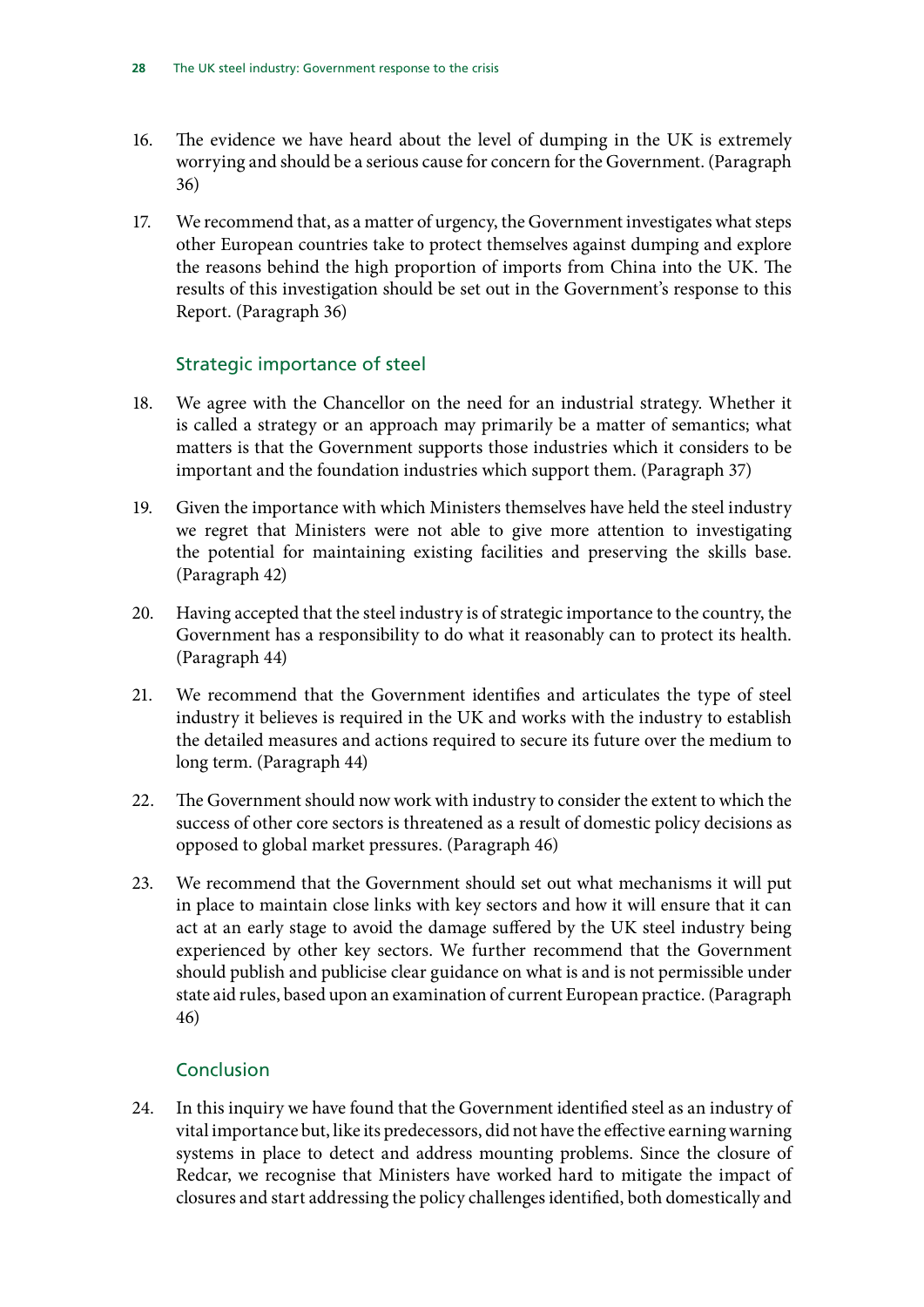at a European level. But increased activity has not yet translated into measurable impact for those in the industry and the communities they sustain. Nor will current measures in themselves be enough to provide certainty for the future. The Government must now work with industry to establish what a sustainable future for UK steel looks like, and then commit to taking the necessary measures to help deliver it. (Paragraph 47)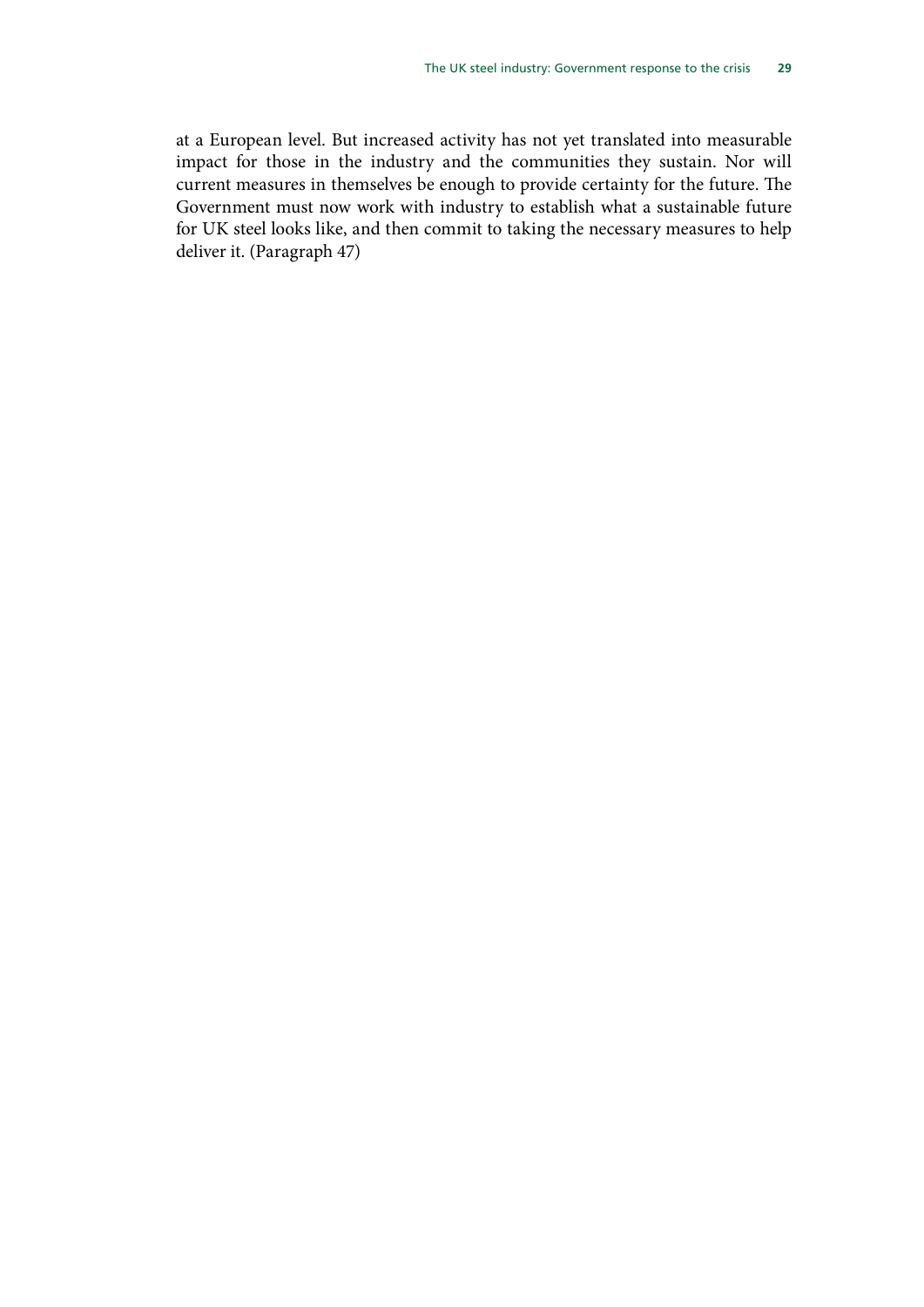## <span id="page-33-0"></span>Formal Minutes

#### **Monday 14 December 2015**

Members present:

Mr Iain Wright, in the Chair

| Paul Blomfield | Amanda Solloway   |
|----------------|-------------------|
| Richard Fuller | <b>Jo Stevens</b> |
| Peter Kyle     | Chris White       |
| Amanda Milling |                   |

Draft Report (*The UK steel industry: Government response to the crisis*), proposed by the Chair, brought up and read.

*Ordered*, That the draft Report be read a second time, paragraph by paragraph.

Paragraphs 1 to 36 read and agreed to.

Paragraph 37 brought up and read, as follows:

The Government's response to the steel crisis should also be seen in the context - and perhaps as an example - of its broader industrial policy. The language of this policy has shifted from the "industrial strategy" of the previous government to the "industrial approach" preferred by the current Secretary of State, although he told us that they "mean essentially the same thing".<sup>53</sup> He stressed that, while Government can help any industry, "I do not want to be in a position where it looks like the Government have favourites and therefore we do not care about other industries."54 In contrast, the Minister for Small Business, Industry and Enterprise, Anna Soubry MP, was happier to acknowledge that the Government has priorities: "We have never moved away from looking at and understanding what sectors are important to us."<sup>55</sup> The Chancellor of the Exchequer said in his Autumn Statement that "Businesses also need an active and sustained industrial strategy. That strategy, launched in the last Parliament, continues in this one."56 **We agree with the Chancellor on the need for an industrial strategy. Whether it is called a strategy or an approach may primarily be a matter of semantics; what matters is that the Government supports those industries which it considers to be important and the foundation industries which support them.** 

Amendment proposed, to leave sentence beginning "We agree…" until the end of the paragraph.–(Richard Fuller)

The Committee divided

<sup>53</sup> Oral evidence taken on 14 October 2015, Q 41

<sup>54</sup> Oral evidence taken on 14 October 2015, Q 42

<sup>55</sup> Oral evidence taken on 3 November 2015, Q 176

<sup>56</sup> HC Deb, 25 November 2015, col 1367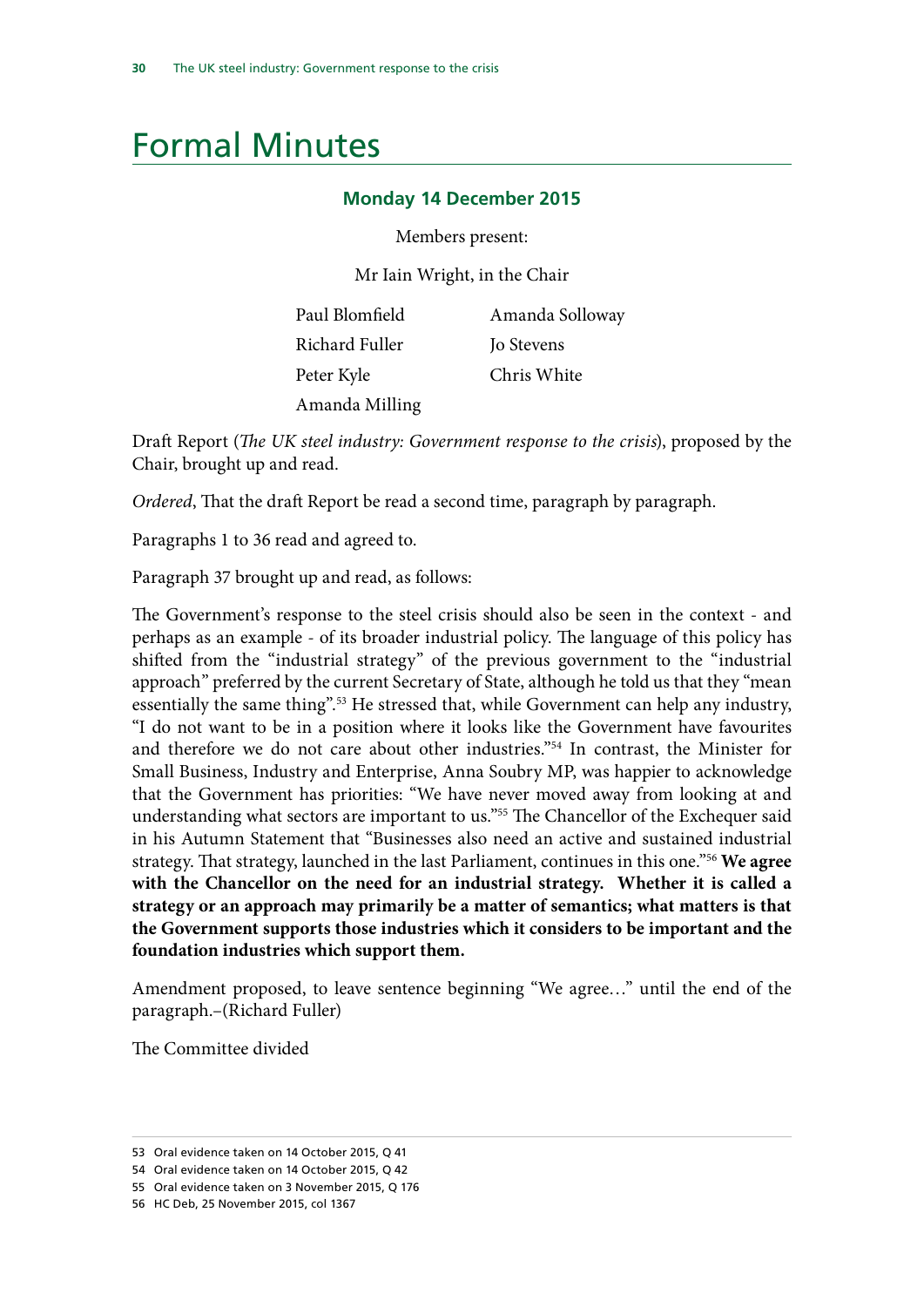Ayes, 1

Noes, 6

Richard Fuller Paul Blomfield Peter Kyle Amanda Milling Amanda Solloway Jo Stevens Chris White

Question accordingly negatived.

Paragraph agreed to.

Paragraphs 38 to 45 read and agreed to.

Paragraph 46 brought up and read, as follows:

We do not believe that industries should expect to receive hand-outs from governments, however important they may be. But they should generally be entitled to expect from government domestic legislation that allows them to compete fairly with our European neighbours, and support at an international level in securing fair competition globally. **The Government should now work with industry to consider the extent to which the success of other core sectors is threatened as a result of domestic policy decisions as opposed to global market pressures. We recommend that the Government should set out what mechanisms it will put in place to maintain close links with key sectors and how it will ensure that it can act at an early stage to avoid the damage suffered by the UK steel industry being experienced by other key sectors. We further recommend that the Government should publish and publicise clear guidance on what is and is not permissible under state aid rules, based upon an examination of current European practice.**

Amendment proposed, to leave sentence beginning "The Government…" until the end of the paragraph.–(Richard Fuller)

The Committee divided.

Ayes, 1 Richard Fuller Noes, 6 Paul Blomfield Peter Kyle Amanda Milling Amanda Solloway Jo Stevens Chris White

Question accordingly negatived.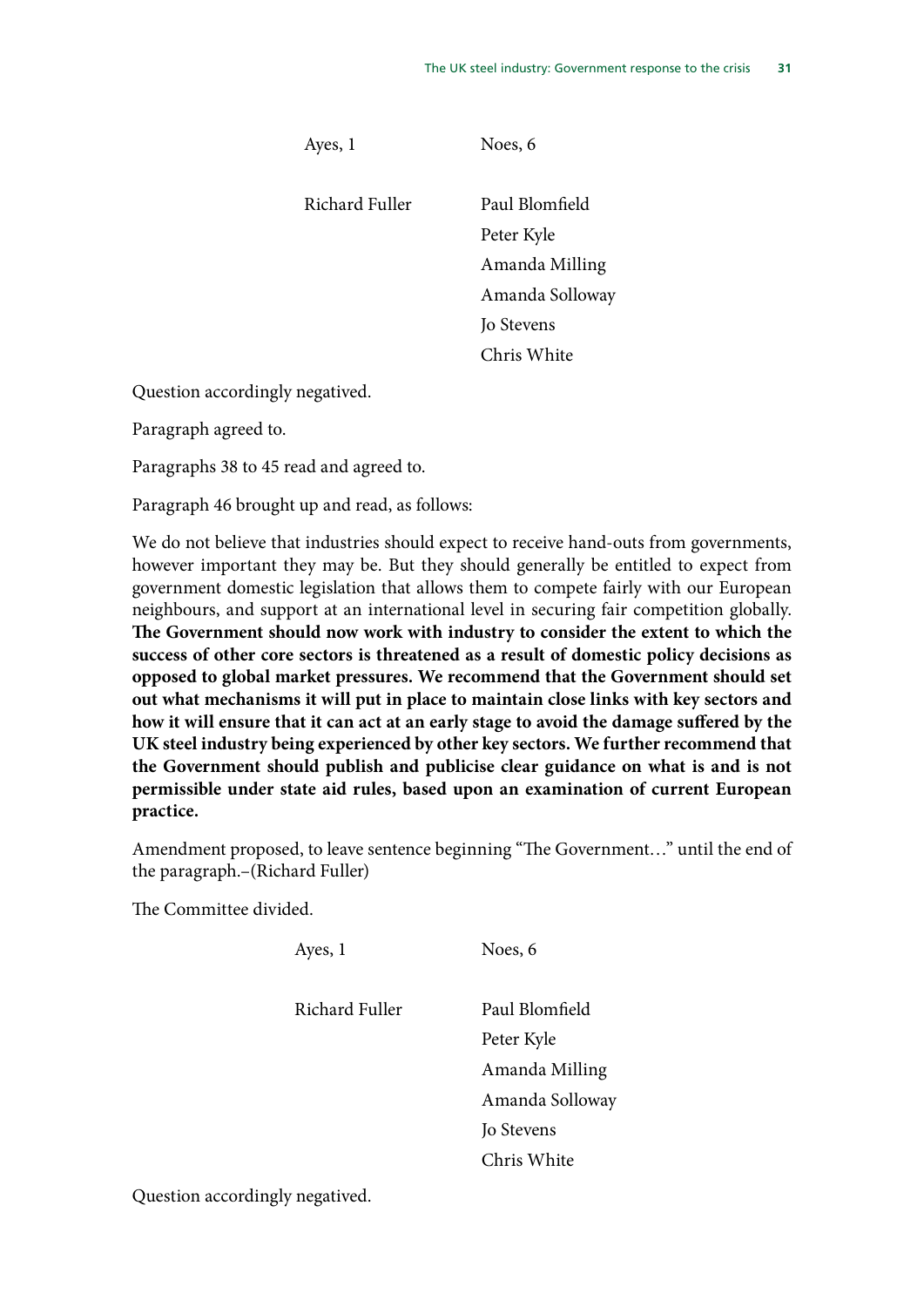Paragraph agreed to.

Paragraph 47 read and agreed to.

Summary agreed to.

*Resolved*, That the Report be the First Report of the Committee to the House.

*Ordered*, That the Chair make the Report to the House.

*Ordered*, That embargoed copies of the Report be made available, in accordance with the provisions of Standing Order No. 134.

Written evidence was ordered to be reported to the House for publishing with the Report (in addition to that ordered to be reported for publishing on 27 October and 10 November).

[Adjourned till Tuesday 15 December at 9.00 am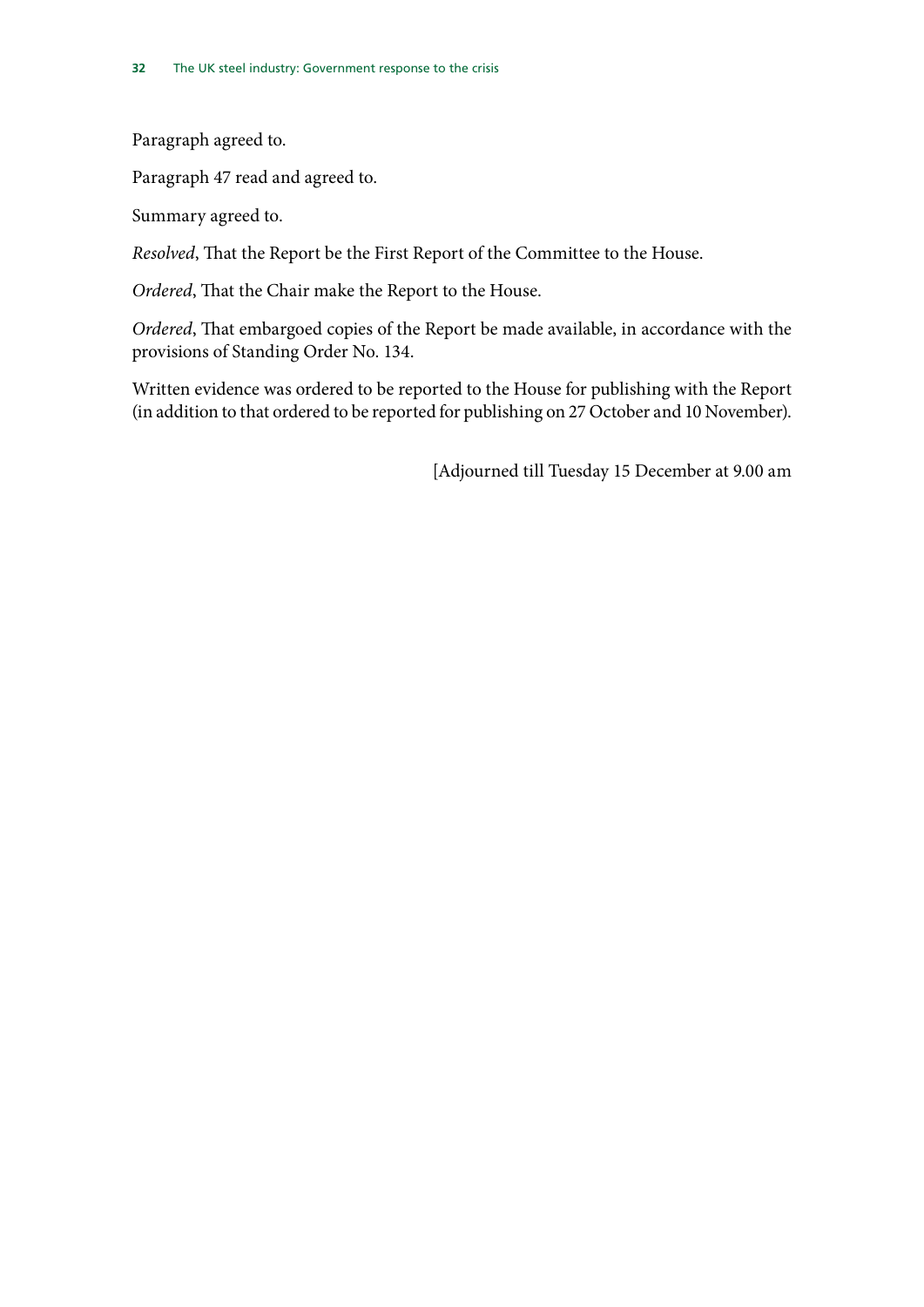## <span id="page-36-0"></span>**Witnesses**

The following witnesses gave evidence. Transcripts can be viewed on the Committee's [inquiry web page](http://www.parliament.uk/business/committees/committees-a-z/commons-select/business-innovation-and-skills/inquiries/parliament-2015/uk-steel-industry-15-16/).

#### **Tuesday 27 October 2015** *Question number* **Tor Farquhar**, Group Human Resources Director, TATA Steel Europe, **Luis Sanz**, Chief Executive Officer, Celsa Steel UK, **Gareth Stace**, Director, UK Steel, and **Roy Rickhuss**, General Secretary, Community Trade Union [Q1–42](http://data.parliament.uk/writtenevidence/committeeevidence.svc/evidencedocument/business-innovation-and-skills-committee/the-uk-steel-industry/oral/23751.html) **Tom Blenkinsop MP**, Chair, APPG on Steel and Metal Related Industries, and **Nia Griffith MP**, Secretary, APPG on Steel and Metal Related Industries [Q43–64](http://data.parliament.uk/writtenevidence/committeeevidence.svc/evidencedocument/business-innovation-and-skills-committee/the-uk-steel-industry/oral/23751.html) **Rt Hon Anna Soubry MP**, Minister for Small Business, Industry and Enterprise, and **Stuart Edwards**, Deputy Director, Materials and Resource Industries, Department for Business, Innovation and Skills [Q65–119](http://data.parliament.uk/writtenevidence/committeeevidence.svc/evidencedocument/business-innovation-and-skills-committee/the-uk-steel-industry/oral/23751.html)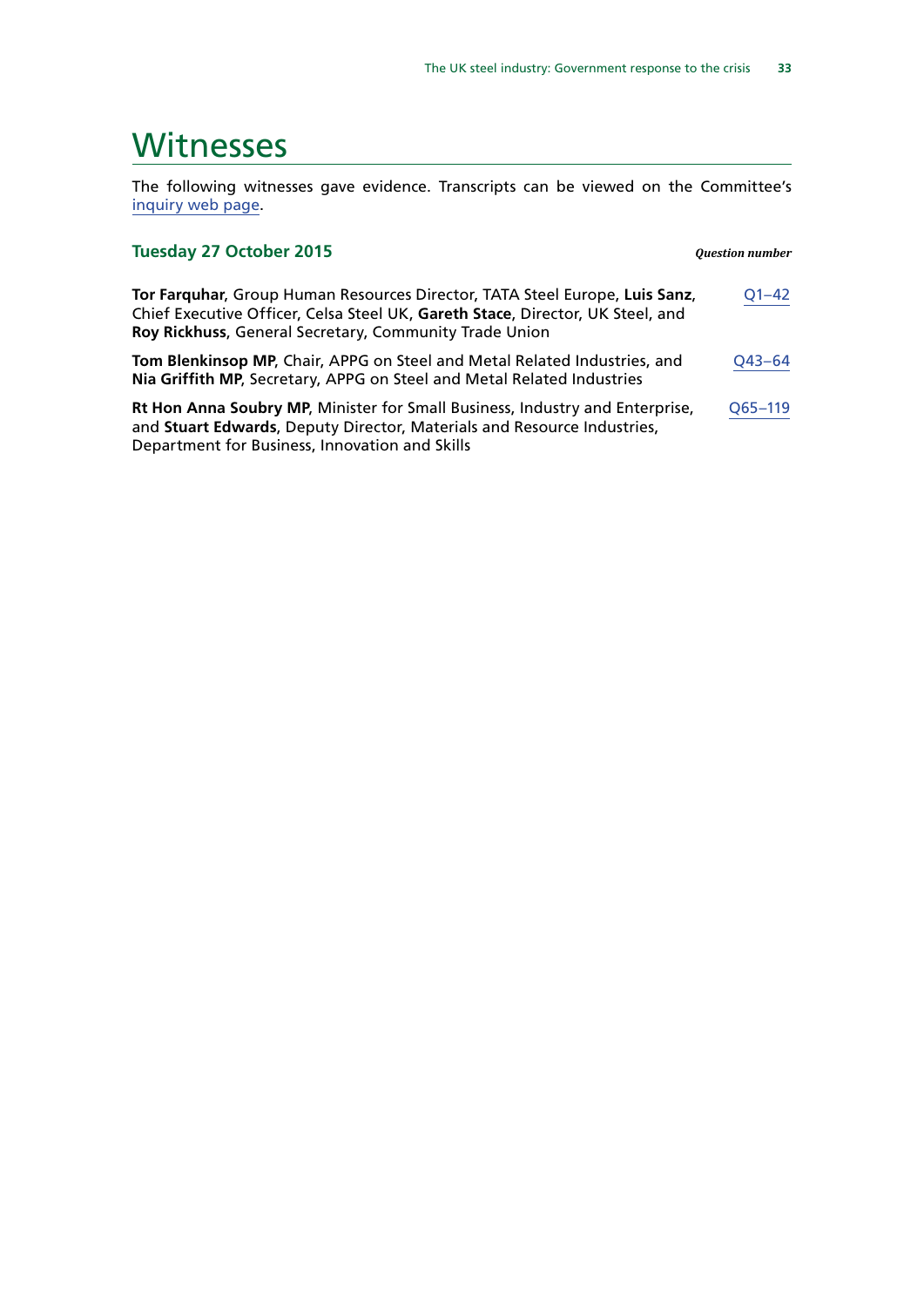## <span id="page-37-0"></span>Published written evidence

The following written evidence was received and can be viewed on the Committee's [inquiry](http://www.parliament.uk/business/committees/committees-a-z/commons-select/business-innovation-and-skills/inquiries/parliament-2015/uk-steel-industry-15-16/) [web page.](http://www.parliament.uk/business/committees/committees-a-z/commons-select/business-innovation-and-skills/inquiries/parliament-2015/uk-steel-industry-15-16/) UKS numbers are generated by the evidence processing system and so may not be complete.

- 1 Business, Innovation and Skills Committee letter to Minister for Small Business, Industry and Enterprise, Department for Business Innovation and Skills ([UKS0003\)](http://data.parliament.uk/WrittenEvidence/CommitteeEvidence.svc/EvidenceDocument/Business,%20Innovation%20and%20Skills/The%20UK%20Steel%20Industry/written/24329.html)
- 2 Community ([UKS0002\)](http://data.parliament.uk/WrittenEvidence/CommitteeEvidence.svc/EvidenceDocument/Business,%20Innovation%20and%20Skills/The%20UK%20Steel%20Industry/written/23594.html)
- 3 Department for Business Innovation and Skills ([UKS0004](http://data.parliament.uk/WrittenEvidence/CommitteeEvidence.svc/EvidenceDocument/Business,%20Innovation%20and%20Skills/The%20UK%20Steel%20Industry/written/24330.html))
- 4 Department for Business, Innovation and Skills supplementary ([UKS0006](http://data.parliament.uk/writtenevidence/committeeevidence.svc/evidencedocument/business-innovation-and-skills-committee/the-uk-steel-industry/written/26007.html))